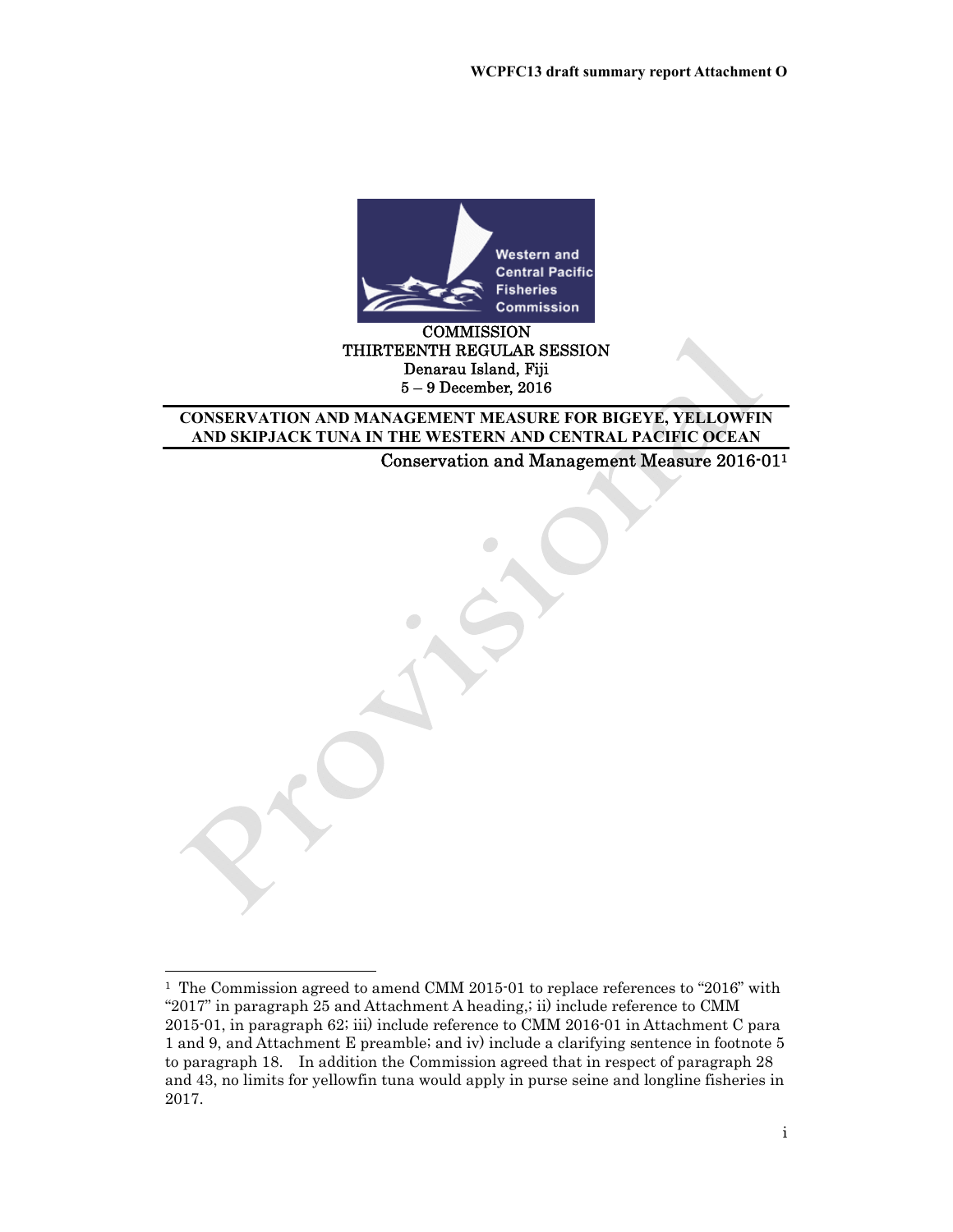## **Content**

| I. |  |
|----|--|
|    |  |
|    |  |
|    |  |
|    |  |
|    |  |
|    |  |
|    |  |
|    |  |
|    |  |
|    |  |
| П. |  |
|    |  |
|    |  |
|    |  |
|    |  |
|    |  |
|    |  |
|    |  |
|    |  |
|    |  |
|    |  |
|    |  |
|    |  |
|    |  |
|    |  |
|    |  |
|    |  |
|    |  |
|    |  |
|    |  |
|    |  |
|    |  |
|    |  |
|    |  |
|    |  |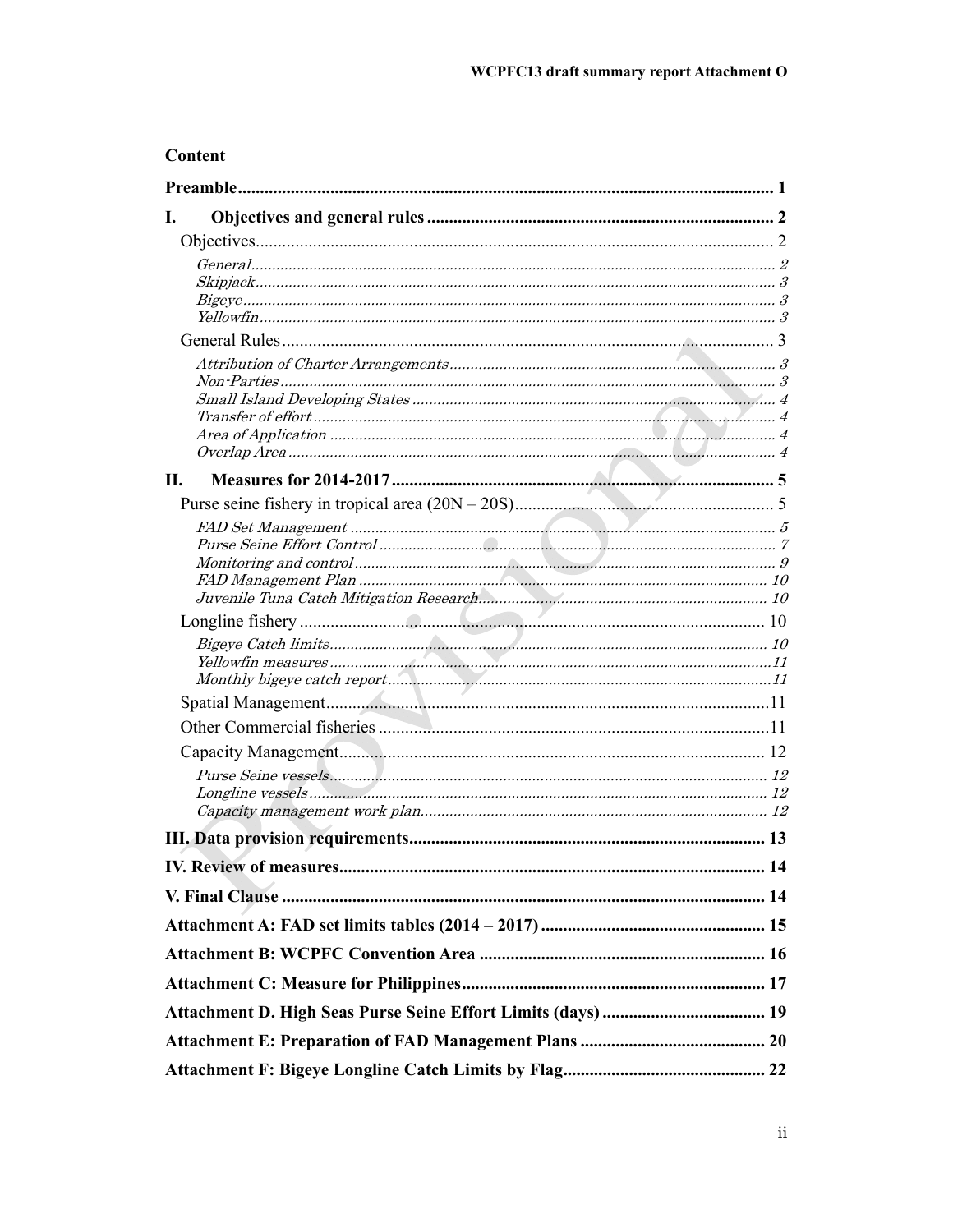## **Preamble**

*The Western and Central Pacific Fisheries Commission (WCPFC):* 

*Recalling* that since 1999, in the Multilateral High Level Conferences, the Preparatory Conferences, and in the Commission for the Conservation and Management of Highly Migratory Fish Stocks in the Western and Central Pacific Ocean (the Commission), a number of resolutions and Conservation and Management Measures (CMMs) were developed to mitigate the overfishing of bigeye and yellowfin tuna and to limit the growth of fishing capacity in the Western and Central Pacific Ocean and that these measures have been unsuccessful in either restricting the apparent growth of fishing capacity or in reducing the fishing mortality of bigeye or juvenile yellowfin tuna;

*Recalling* that the objective of the Convention on the Conservation and Management of Highly Migratory Fish Stocks in the Western and Central Pacific Ocean (the Convention) is to ensure through effective management, the long-term conservation and sustainable use of the highly migratory fish stocks of the Western and Central Pacific Ocean in accordance with the 1982 Convention and the Agreement;

*Recalling further* the final statement of the Chairman of the Multilateral High Level Conferences in 2000 that: "It is important to clarify, however, that the Convention applies to the waters of the Pacific Ocean. In particular, the western side of the Convention Area is not intended to include waters of South-East Asia which are not part of the Pacific Ocean, nor is it intended to include waters of the South China Sea as this would involve States which are not participants in the Conference" (Report of the Seventh and Final Session, 30th August- 5 September 2000, p.29);

*Recognizing* that the Scientific Committee has determined that the bigeye stock is subject to overfishing, and that yellowfin stocks are currently being fished at capacity, reductions in fishing mortality are required in order to reduce the risks that these stocks will become overfished;

*Recognizing further* the interactions that occur between the fisheries for bigeye, yellowfin and skipjack tuna;

*Noting* that Article 30(1) of the Convention requires the Commission to give full recognition to the special requirements of developing States that are Parties to the Convention, in particular small island developing States and Territories and possessions, in relation to the conservation and management of highly migratory fish stocks in the Convention Area and development of fisheries on such stocks, including the provision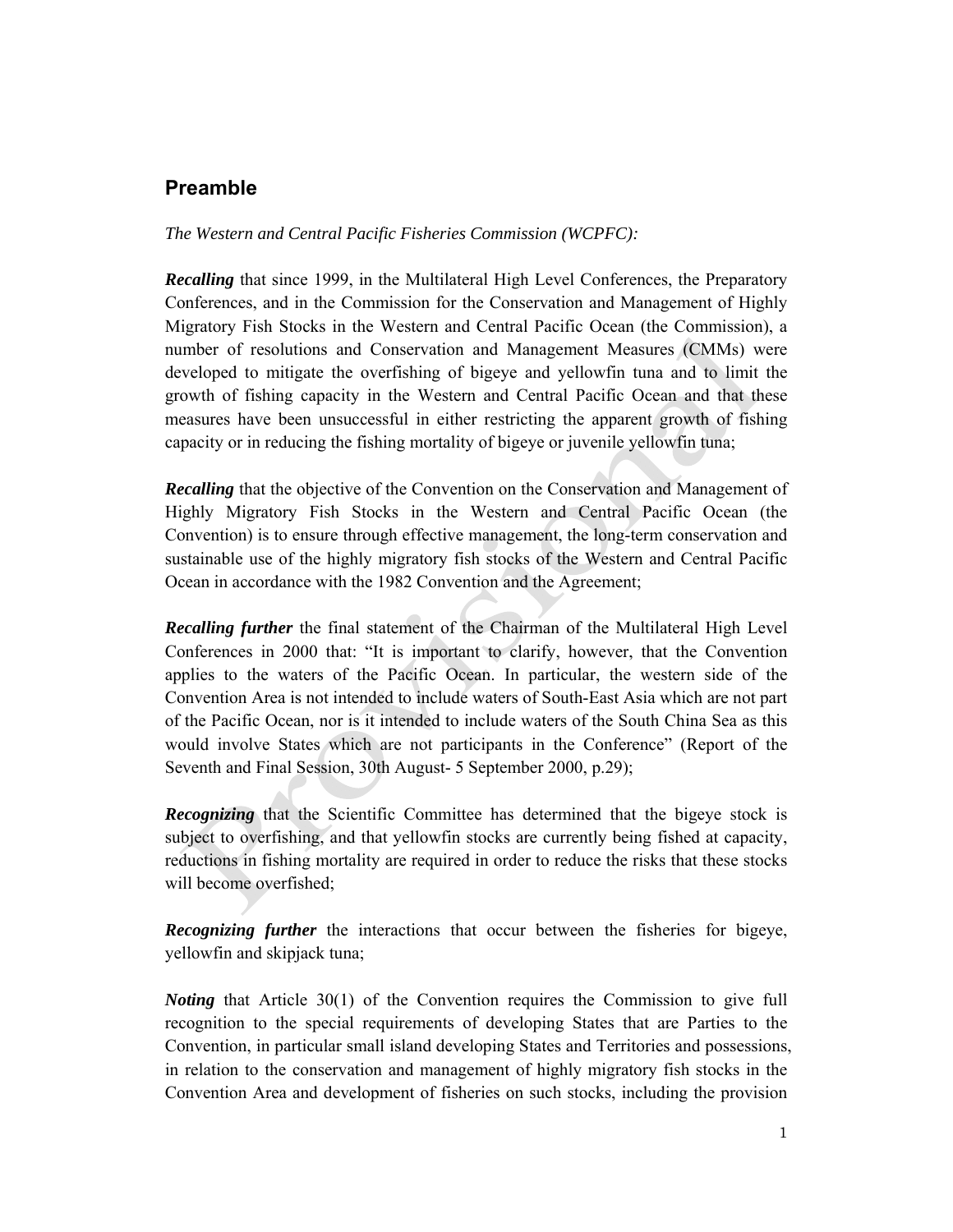of financial, scientific and technological assistance;

*Noting further* that Article 30(2) of the Convention requires the Commission to take into account the special requirements of developing States, in particular small island developing States and Territories. This includes ensuring that conservation and management measures adopted by it do not result in transferring, directly or indirectly, a disproportionate burden of conservation action onto developing States, Parties and Territories;

*Taking note* of Article 8(1) of the Convention requiring compatibility of conservation and management measures established for the high seas and those adopted for areas under national jurisdiction;

*Recalling* Article 8(4) of the Convention which requires the Commission to pay special attention to the high seas in the Convention Area that are surrounded by exclusive economic zones (EEZs);

*Noting* the Parties to the Nauru Agreement (PNA) have adopted and implemented "A Third Arrangement Implementing The Nauru Agreement Setting Forth Additional Terms And Conditions Of Access To The Fisheries Zones Of The Parties"

*Noting further* that the Members of the Pacific Islands Forum Fisheries Agency have indicated their intention to adopt a system of zone-based longline limits to replace the current system of flag-based bigeye catch limits within their EEZs, and a system of zone-based FAD set limits to replace the FAD closure and flag-based FAD set limits in their EEZs;

*Adopts,* in accordance with Article 10 of the Convention, the following Conservation and Management Measure with respect to bigeye, yellowfin and skipjack tuna.

## **I. Objectives and general rules**

## **Objectives**

The objectives of this Measure are to ensure that:

#### **General**

1. Compatible measures for the high seas and exclusive economic zones (EEZs) are implemented so that bigeye, yellowfin and skipjack tuna stocks are, at a minimum, maintained at levels capable of producing their maximum sustainable yield as qualified by relevant environmental and economic factors including the special requirements of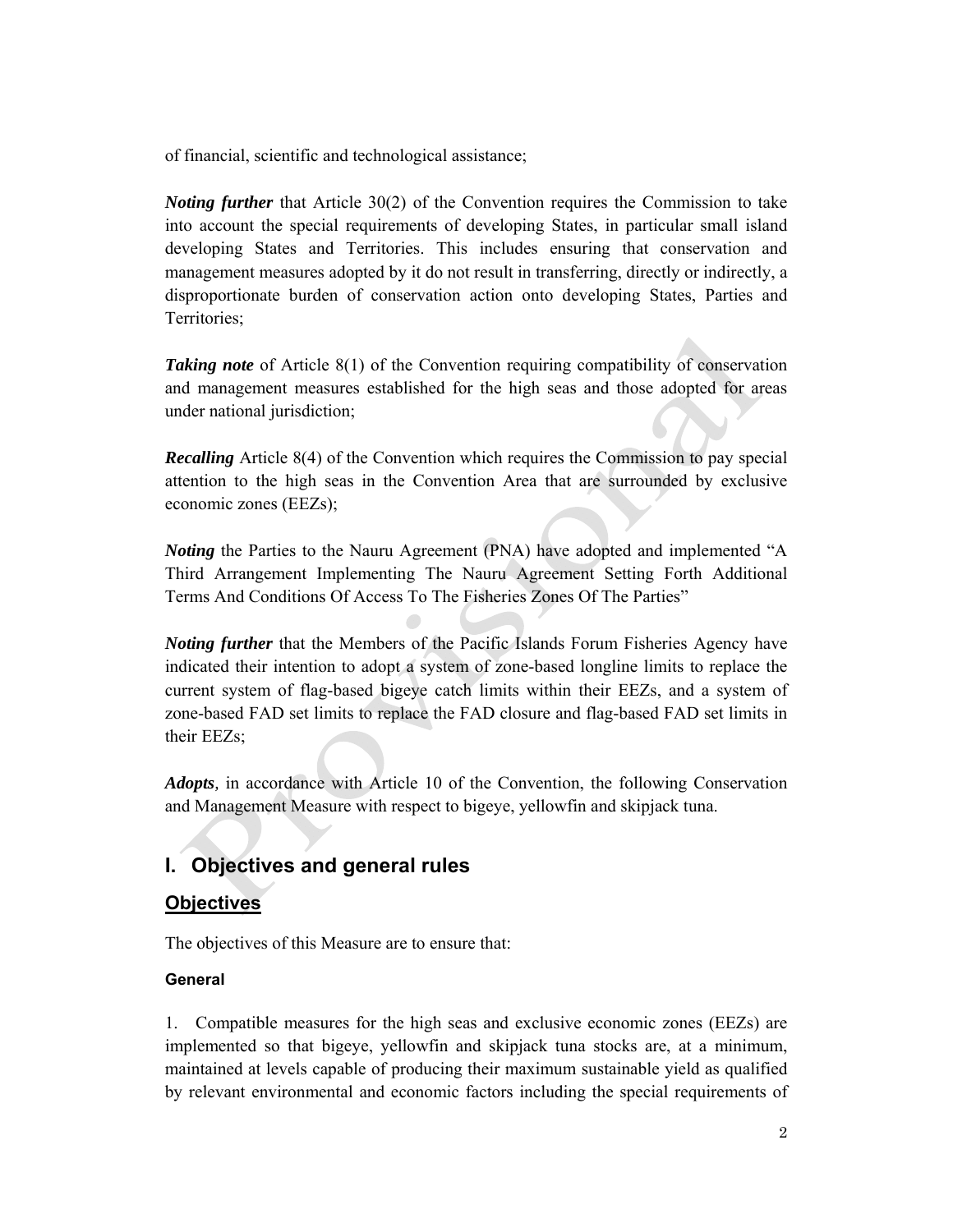developing States in the Convention Area as expressed by Article 5 of the Convention. The Commission will amend, or replace the objectives with target reference points after their adoption.

#### **Skipjack**

2. the Fishing Mortality Rate (F) for skipjack will be maintained at a level no greater than Fmsy, i.e.  $F/Fmsy \leq 1$ .

#### **Bigeye**

3. the fishing mortality rate for bigeye tuna will be reduced to a level no greater than Fmsy, i.e.  $F/Fmsy \leq 1$ . This objective shall be achieved through step by step approach through 2017 in accordance with this Measure.

#### **Yellowfin**

4. the fishing mortality rate is not greater than Fmsy, i.e.  $F/Fmsy \le 1$ .

### **General Rules**

#### **Attribution of Charter Arrangements**

5. For the purposes of paragraph 9, 10, 16-18, 25*,* 28, 40, 43, 49, 50, 51, and 52, attribution of catch and effort shall be to the flag State, except that catches and effort of vessels notified as chartered under CMM 2011-05 shall be attributed to the chartering Member, or Participating Territory. Attribution for the purpose of this Measure is without prejudice to attribution for the purposes of establishing rights and allocation.

#### **Non-Parties**

6. In giving effect to CMM 2009-11 or its replacement the Commission shall advise non-Parties to the Convention wishing to acquire Co-operating Non Member (CNM) status as follows: (a) that for bigeye tuna the current fishing mortality rate is above that associated with MSY and the Scientific Committee recommends a reduction in F for bigeye tuna; (b) yellowfin tuna is not being overfished but current F is close to Fmsy and the Scientific Committee recommends no increase in F for yellowfin tuna; (c) that skipjack tuna is not being overfished and that the Scientific Committee recommended that the Commission consider adopting limits on fishing for skipjack tuna and noted that additional purse seine effort on skipjack tuna will yield only modest long term gains in catches. Therefore, where necessary, the limits that apply to CNMs, particularly on the high seas, will be determined by the Commission in accordance with CMM 2009-11 or its revision.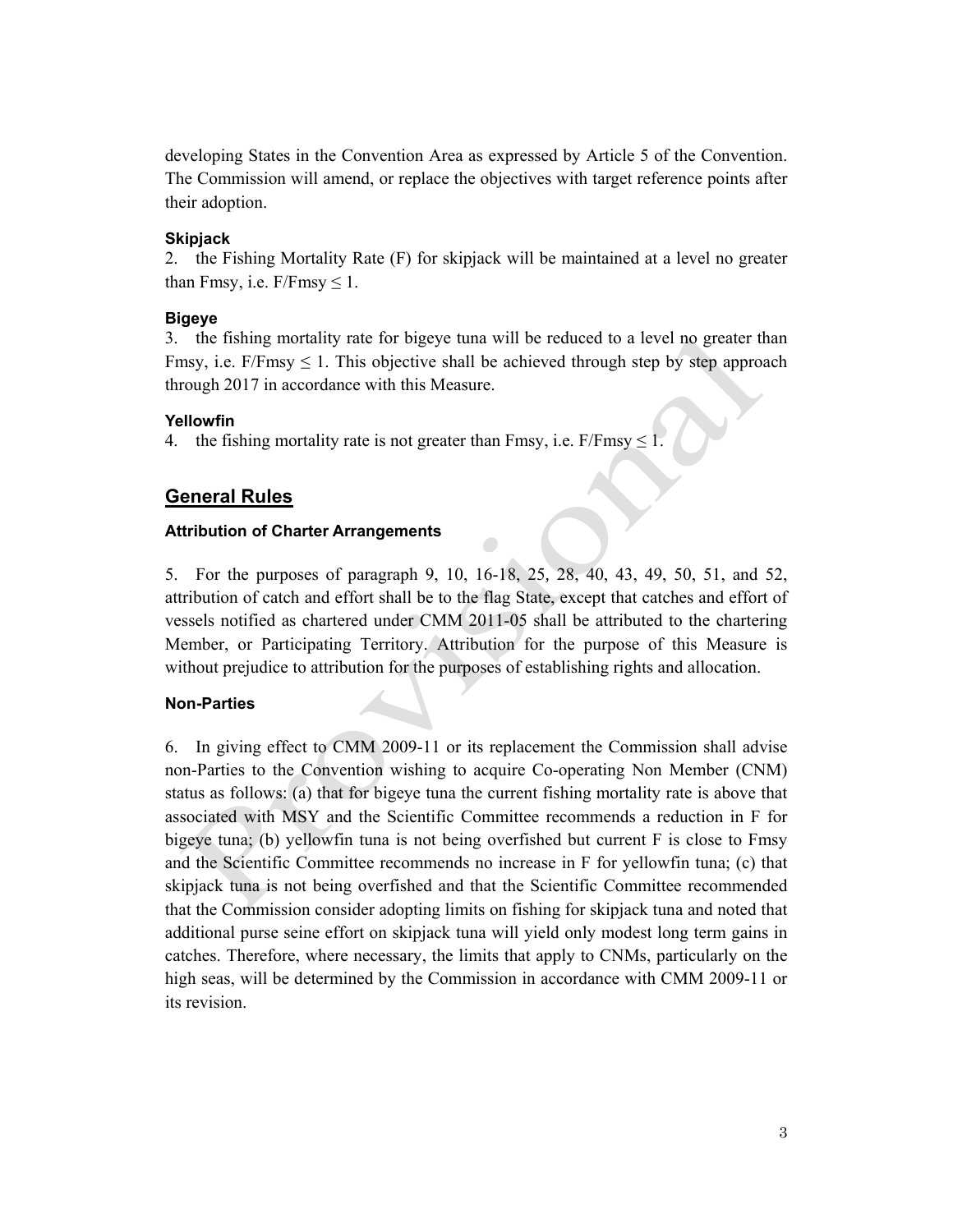#### **Small Island Developing States**

7. Unless otherwise stated, nothing in this Measure shall prejudice the rights and obligations of those small island developing State Members and Participating Territories in the Convention Area seeking to develop their domestic fisheries. This paragraph shall not be applied to paragraphs  $14 - 24$ ,  $30$  and  $32 - 37$ .

8. In giving effect to this CMM, the Commission shall pay attention to the geographical situation of a small island developing State which is made up of non-contiguous groups of islands having a distinct economic and cultural identity of their own but which are separated by areas of high seas.

#### **Transfer of effort**

9. CCMs shall ensure that the effectiveness of these measures for the **purse seine** fishery are not undermined by a transfer of effort in days fished into areas within the Convention Area south of 20S. In order not to undermine the effectiveness of these measures, CCMs shall not transfer fishing effort in days fished in the purse seine fishery to areas within the Convention Area north of 20N.

10. CCMs shall ensure that the effectiveness of other measures of the Commission is not undermined by a transfer of **longline** fishing effort or capacity to other areas within the Convention Area.

#### **Area of Application**

11. This Measure applies to all areas of high seas and all EEZs in the Convention Area except where otherwise stated in the Measure.

12. Coastal States are encouraged to take measures to reduce fishing mortality on juvenile bigeye and yellowfin tuna in archipelagic waters and territorial seas and to notify/inform the WCPFC Secretariat of the relevant measures that they will apply in these waters including longline bigeye catch limits and expected number of FAD sets or bigeye catches from purse seining.

#### **Overlap Area**

13. The catch and effort limits in paragraphs 16 - 18 (FAD sets), paragraph 25 (high seas purse seine effort limits), paragraph 40 (bigeye longline catch), and paragraphs 28 and 43 (yellowfin purse seine effort and longline catch) shall be calculated from the relevant historical levels within the Convention Area except for those Member flag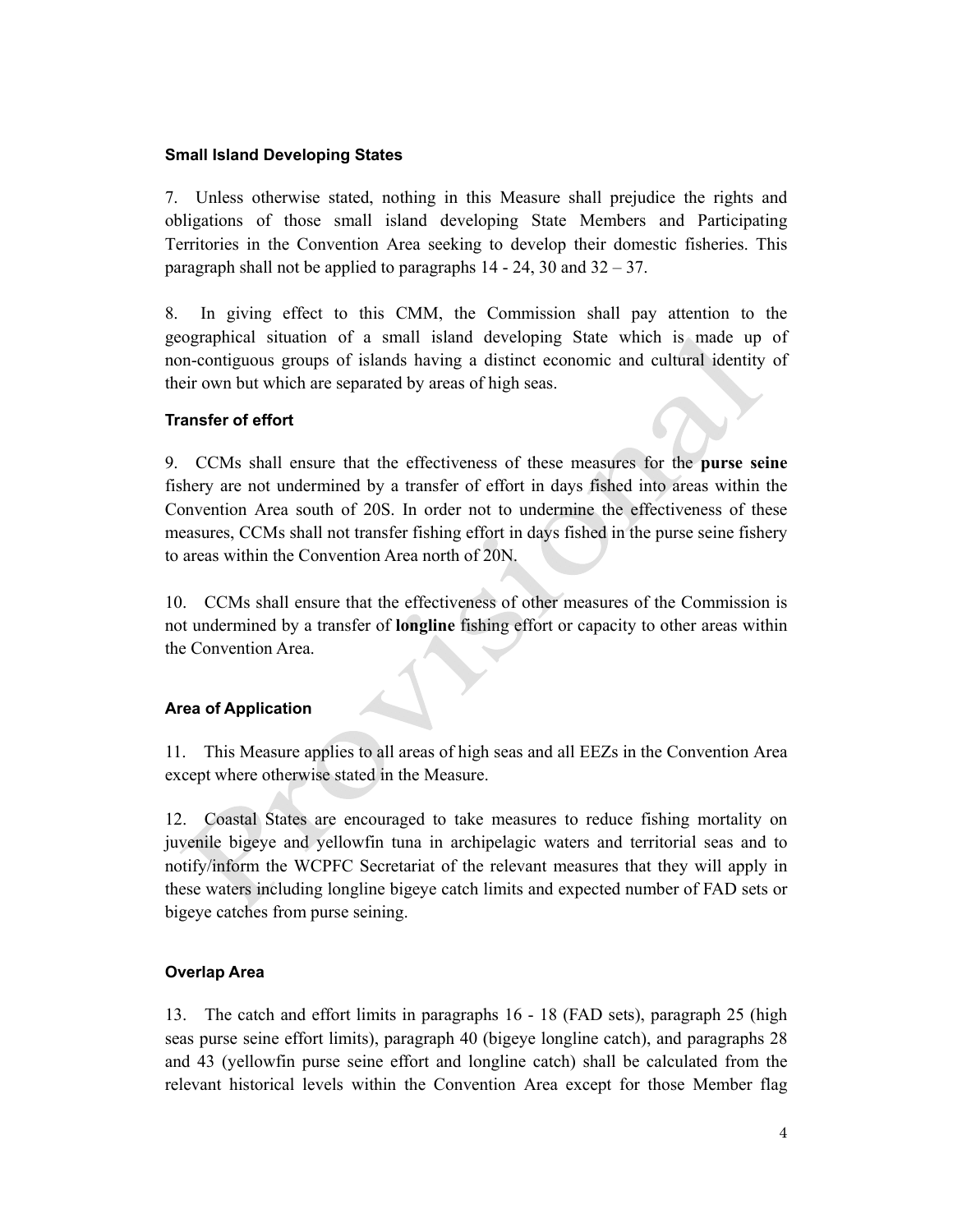States who, consistent with the WCPFC9 decision (paragraph 80 of WCPFC9 Summary Report), notify of their choice to implement IATTC measures in the overlap area. For those Member flag States who choose to implement IATTC measures in the overlap area, the calculation of their limits for the Convention Area (excluding the overlap area) shall exclude historical catch or effort within the overlap area. Notwithstanding decisions on application of catch and/or effort limits, all other provisions of this measure apply to all vessels fishing in the overlap area.

## **II. Measures for 2014-2017**

#### **Purse seine fishery in tropical area (20N – 20S)**

#### **FAD Set Management2**

#### *Common measures for 2014-2017*

14. A three (3) months (July, August and September) prohibition of setting on FADs shall be in place for all purse seine vessels fishing in EEZs and high seas (see paragraphs 3 -7 of CMM 2009-02 for the rules for the FAD closure in the high seas).

15. The Commission shall at WCPFC11 adopt arrangements to ensure that this CMM, consistent with the Convention Article 30 2(c), does not result in transferring, directly or indirectly, a disproportionate burden of conservation action onto SIDS. The fifth month FAD closure and alternative FAD set limit in paragraph 17 shall only take effect when these arrangements are agreed.

#### *Additional FAD Measures for 2014*

 $\overline{a}$ 

16. Each CCM must select one of the following options listed below and notify the Secretariat of that selection by April 1, 2014.<sup>3</sup>

**a.** The prohibition of setting on FADs shall be extended for an additional month, for a total of 4 months (July, August, September, and October). OR

**b.** In addition to the 3-month prohibition of setting on FADs the CCM shall

<sup>2</sup> For members of the PNA, this measure will be implemented through the Third Arrangement Implementing the Nauru Agreement of May 2008.

<sup>3</sup> Purse seine vessels flagged to a developing coastal state member smaller than 50 m LOA (13+36=49 vessels currently on the WCPFC Record of Fishing Vessels) are exempted from this reduction requirement described in paragraphs 16 - 18. When a SIDS CCM chooses limitation of annual FAD sets stipulated in paragraphs 16 - 18, purse seine vessels newly introduced after January 1 2010 are managed outside of the FAD set limit for that CCM for 3 years following their introduction. After 3 years the FAD sets/total sets by those vessels shall be incorporated into the calculation of the baseline figure for that CCM. Those purse seine vessels exempted or managed outside the FAD set limit shall be notified to the Secretariat by 31 March 2014 or within 15 days of vessels introduced after this date.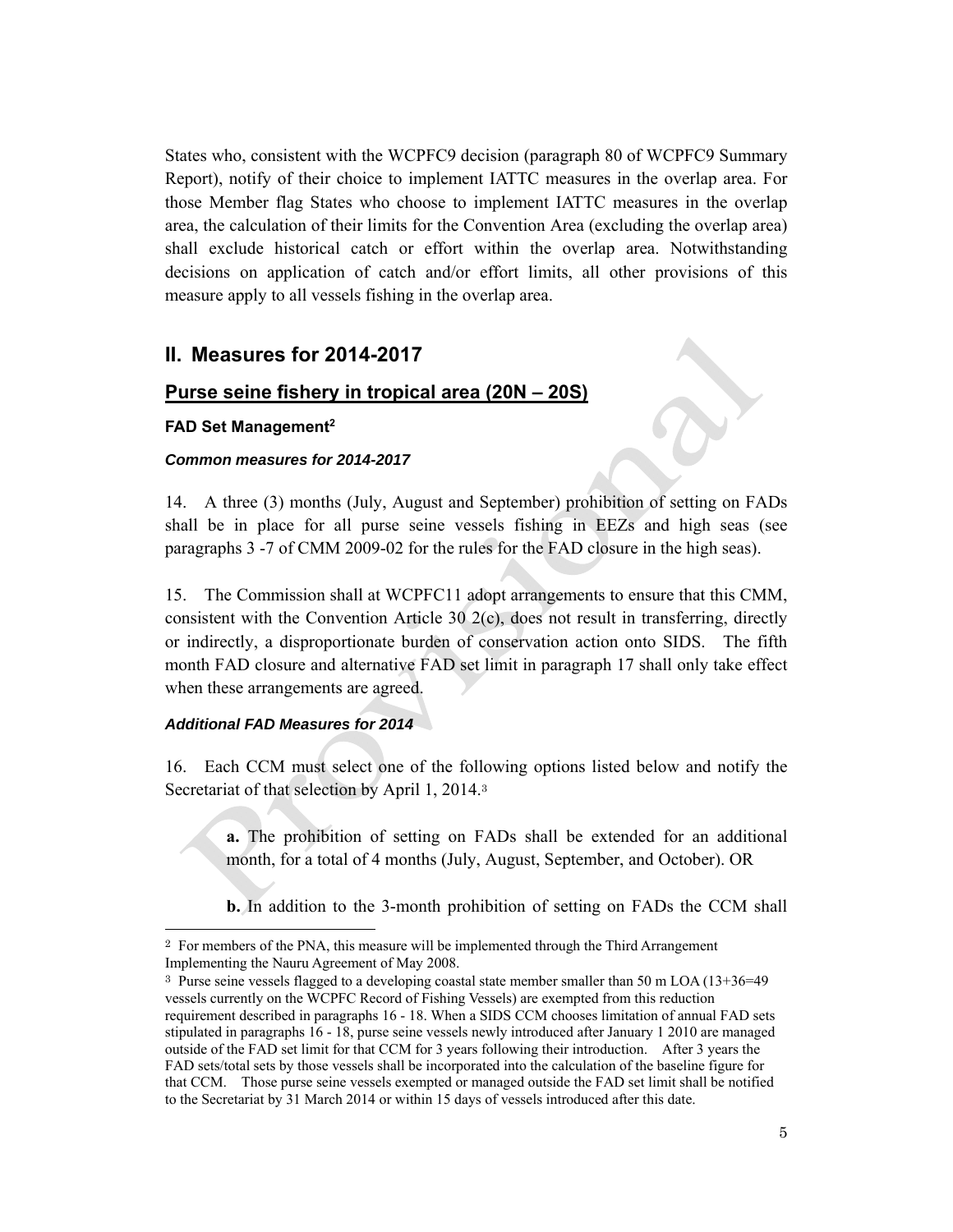limit the total number of FAD sets by its vessels to the number listed in column A in Attachment A.<sup>4</sup>

#### *Additional FAD Measures for 2015 and 2016*

17. Each CCM must select one of the following options listed below and notify the Secretariat of that selection by December 31 of the previous year.

**a.** The prohibition of setting on FADs shall be extended for an additional two (2) months, for a total of 5 months (January, February, July, August, September). If a non-SIDS CCM chooses this option, the CCM shall take necessary measures to ensure that its total FAD sets in 2015 and 2016 shall not increase from its average number of FAD sets in 2010-2012, as listed in column D in Attachment A. OR

**b.** In addition to the 3-month prohibition of setting on FADs the CCM shall limit the total number of FAD sets by its vessels to the number listed in column B in Attachment A.

#### *Additional FAD Measures for 2017*

18*.* In addition to the FAD measures 2015 and 2016, except for those Kiribati flagged vessels fishing in the adjacent high seas, it shall be prohibited to set on FADs in the high seas, unless the Commission decides on other alternative measures at its 2014 or 2015 or 2016 annual meeting.<sup>5</sup>

#### *Reporting for FAD set limit option*

l

19. CCMs that select an option that limits the number of FAD sets in addition to the 3-month prohibition of FAD sets (paragraph 16b, 17b*)* shall implement the limit on FAD sets in accordance with the following:

(a) The captain of a purse seine vessel shall weekly report (i) the number of FAD sets, (ii) the number of total sets, and (iii) estimated bigeye catch in the previous week to the flag CCM and the observer on board.

<sup>4</sup> Throughout this measure, in the case of small purse seine fleets, of five vessels or less, the baseline level of effort used to determine a limit shall be the maximum effort in any period and not the average. 5 The high seas FAD closure in paragraph 18 does not apply in 2017 to a CCM that has achieved a

verifiable reduction in bigeye catches by its purse seine vessels to 55% from current levels (2010-2012), to be reviewed on the basis of the advice of the Scientific Committee. The measures that the Philippines will take are in Attachment C. A CCM that has qualified for the above mentioned exemption shall maintain a verifiable reduction in bigeye catches by its purse seine vessels to 55% from the reference levels (2010-2012) also in the course of 2017.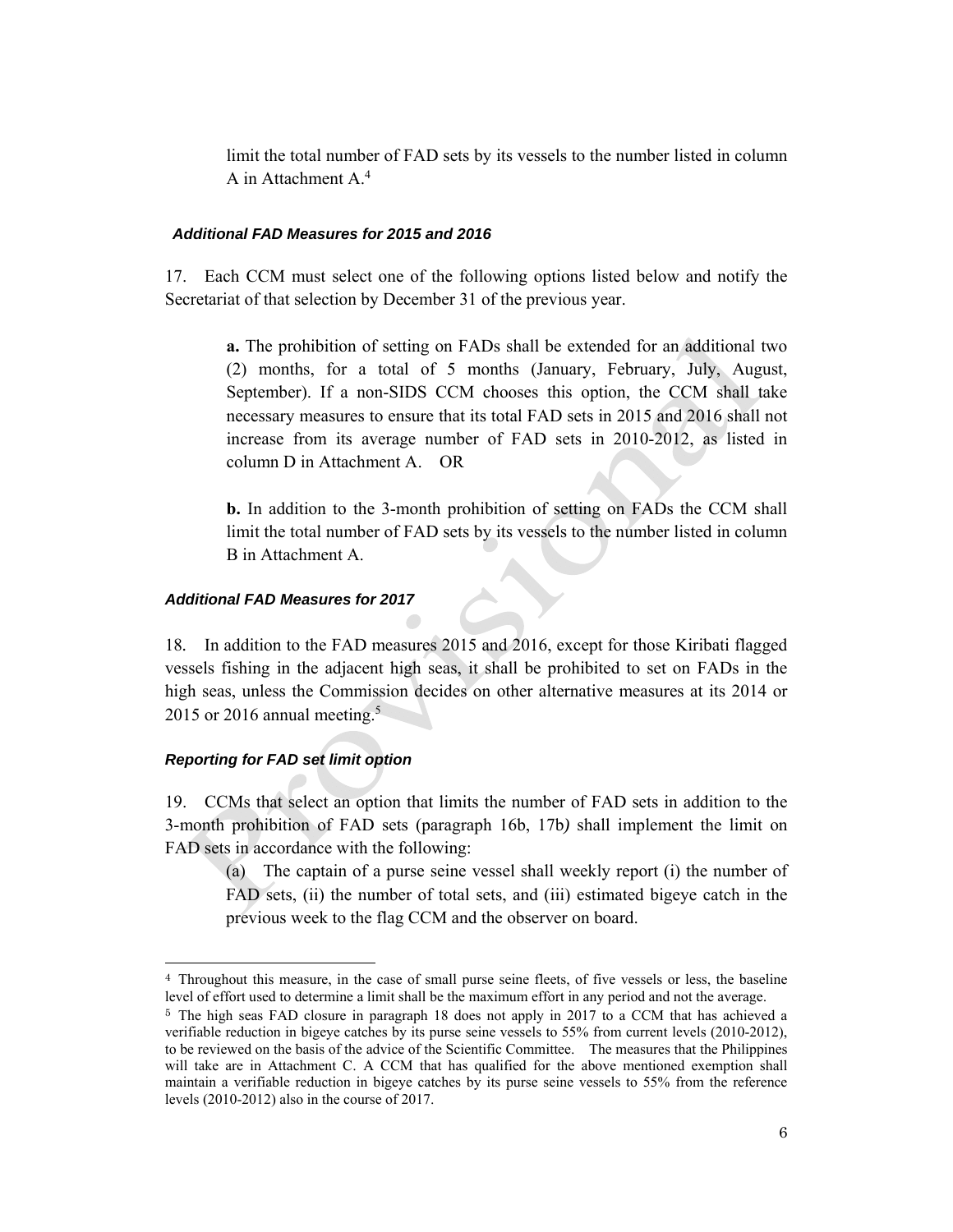(b) The flag CCM shall provide information set forth in (19a) every month by its vessels to the Secretariat.

(c) After the number of FAD set conducted reaches 80% of the set limit, the CCM shall report the information (19a) above weekly to the Secretariat.

(d) After the number of FAD sets conducted reaches 90% of the set limit, the captain shall report the information daily to the flag CCM authority.

(e) When the number of FAD set conducted reaches the limit, the CCM shall promptly take necessary measures to ensure that no further sets on FADs shall be made by its purse seine vessels during that calendar year and report the measures taken to the Secretariat.

#### **Purse Seine Effort Control**

#### *Exclusive Economic Zones6*

20. Coastal States within the Convention Area that are Parties to the Nauru Agreement (PNA) shall restrict the level of purse seine effort in their EEZs to 2010 levels through the PNA Vessel Days Scheme.

21. CCMs shall support the ongoing development and strengthening of the PNA VDS including implementation and compliance with the requirements of the VDS as appropriate.

22. Other coastal States within the Convention Area with effort in their EEZs exceeding 1,500 days annually over the period 2006-2010 shall limit effort in their EEZs to 2001-2004 average or 2010 levels.

23. Other coastal States within the Convention Area other than those referred to in paragraph 20 and paragraph 22 shall establish effort limits, or equivalent catch limits for purse seine fisheries within their EEZs that reflect the geographical distributions of skipjack, yellowfin, and bigeye tunas, and are consistent with the objectives for those species. Those coastal States that have already notified limits to the Commission shall restrict purse seine effort and/or catch within their EEZs in accordance with those limits. Those coastal State CCMs that have yet to notify limits to the Commission shall do so by 30 June 2014.

#### *Reporting against EEZ Limits*

l

24. PNA shall report to the Commission against its collective annual limit by 1 July for the previous 12-month calendar period. CCMs subject to limits in paragraph 22

<sup>6</sup> The requirement in this section to establish coastal State effort and/or catch limits shall apply to all coastal States within the Convention Area, including those north of 20N and south of 20S.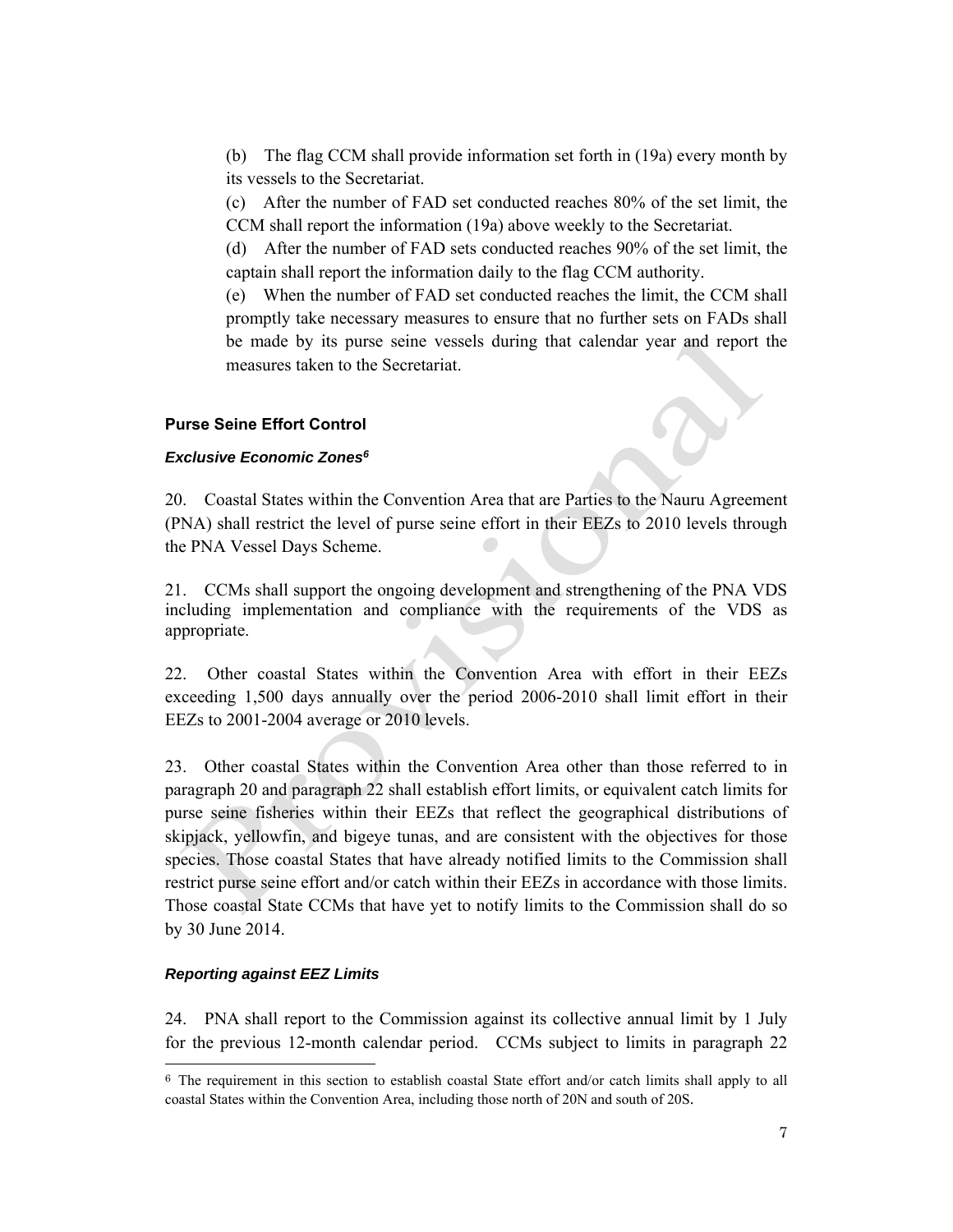and 23 shall report their quantitative limits and their bases in their Annual Report Part 2 for 2013 and shall annually report fishing days in their Annual Report Part 2 for the previous 12 month calendar period.

#### *High Seas purse seine effort limits*

25. For 2017, non-SIDS CCMs shall restrict the level of purse seine effort on high seas to the limits indicated in Attachment  $D<sup>7</sup>$  The Commission shall review these limits at its meeting in 2017 and agree on high seas purse seine effort limits to apply after 2017.

26. Notwithstanding any agreement that may be reached at its annual meetings in 2014, 2015 and 2016 on high seas purse seine effort limits the total effort level for non-SIDS CCMs shall not exceed the total level of effort in Attachment D.8

27. The limits in paragraph 25 and 26 do not confer the allocation of rights to any CCM and are without prejudice to future decisions of the Commission.

#### *Yellowfin tuna purse seine catch*

28. CCMs agree to take measures not to increase catches by their vessels of yellowfin tuna. At its 2016 regular session the Commission will formulate and adopt appropriate limits for CCMs, based on recommendations from the Scientific Committee, and taking into account other measures in this CMM. At its 2016 regular session the Commission will also formulate and adopt any in-season reporting requirements needed to support full implementation of these limits.

29. The Scientific Committee at its 2016 regular session will provide advice to the Commission on the relative impact on fishing mortality for yellowfin, of FAD set measures and any increases of yellowfin purse seine catch in unassociated schools.

#### *Catch retention*

 $\overline{a}$ 

30. To create a disincentive to the capture of small fish and to encourage the development of technologies and fishing strategies designed to avoid the capture of small tunas and other fish, CCMs shall require their purse seine vessels fishing in EEZs and on the high seas within the area bounded by 20ºN and 20ºS to retain on board and

<sup>7</sup> The measures that the Philippines will take are in Attachment C.

<sup>8</sup> The limits in paragraph 25 are without prejudice to the positions of CCMs concerned about whether the effort on which the limits are based was compliant with CMMs.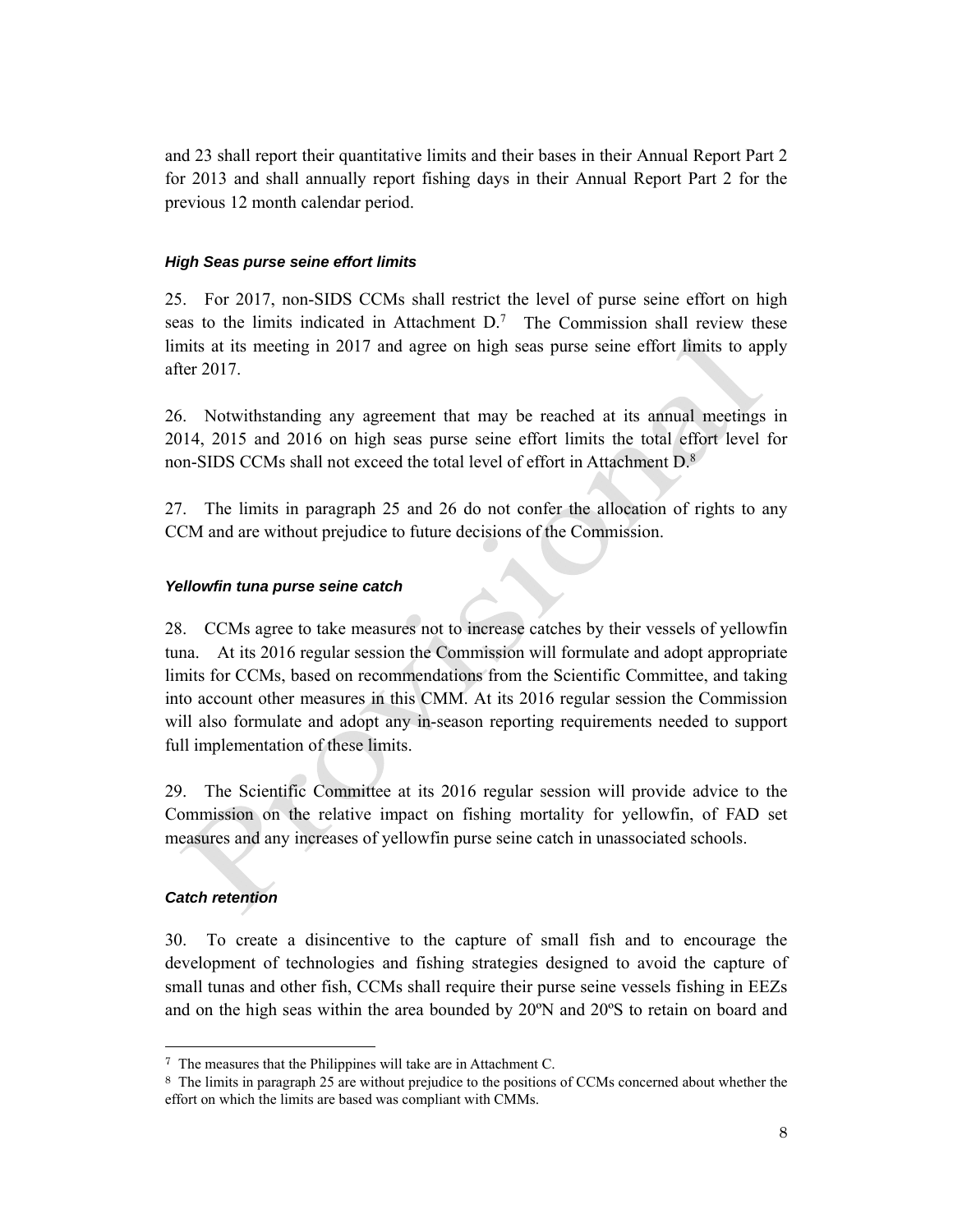then land or transship at port all bigeye, skipjack, yellowfin tuna. (See CMM 2009-02 paragraphs 8-12 for the Commission's rules for catch retention in the high seas.) The only exceptions to this paragraph shall be:

- a) when, in the final set of a trip, there is insufficient well space to accommodate all fish caught in that set, noting that excess fish taken in the last set may be transferred to and retained on board another purse seine vessel provided this is not prohibited under applicable national law; or
- b) when the fish are unfit for human consumption for reasons other than size; or
- c) when serious malfunction of equipment occurs.

31. Nothing in paragraph 14-18 and 30 shall affect the sovereign rights of coastal States to determine how these management measures will be applied in their waters, or to apply additional or more stringent measures.

#### **Monitoring and control**

32. Notwithstanding the VMS SSP, a purse seine vessel shall not operate under manual reporting during the FADs closure periods, but the vessel will not be directed to return to port until the Secretariat has exhausted all reasonable steps to re-establish normal automatic reception of VMS positions in accordance with the VMS SSPs. The flag State shall be notified when VMS data is not received by the Secretariat at the interval specified in CMM 2011-02 or its replacement, and paragraph 36.

33. CCMs shall ensure that purse seine vessels entitled to fly their flags and fishing within the area bounded by 20° N and 20°S exclusively on the high seas, on the high seas and in waters under the jurisdiction of one or more coastal States, or vessels fishing in waters under the jurisdiction of two or more coastal States, shall carry an observer from the Commission's Regional Observer Program (ROP) (CMM 2007-01).

34. Each CCM shall ensure that all purse seine vessels fishing solely within its national jurisdiction within the area bounded by 20° N and 20°S carry an observer. These CCMs are encouraged to provide the data gathered by the observers for use in the various analyses conducted by the Commission, including stock assessments, in such a manner that protects the ownership and confidentiality of the data.

35. ROP reports for trips taken during FADs closure period shall be given priority for data input and analysis by the Secretariat and the Commission's Science Provider.

36. VMS polling frequency shall be increased to every 30 minutes during the FAD closure period. The increased costs associated with the implementation of this paragraph will be borne by the Commission.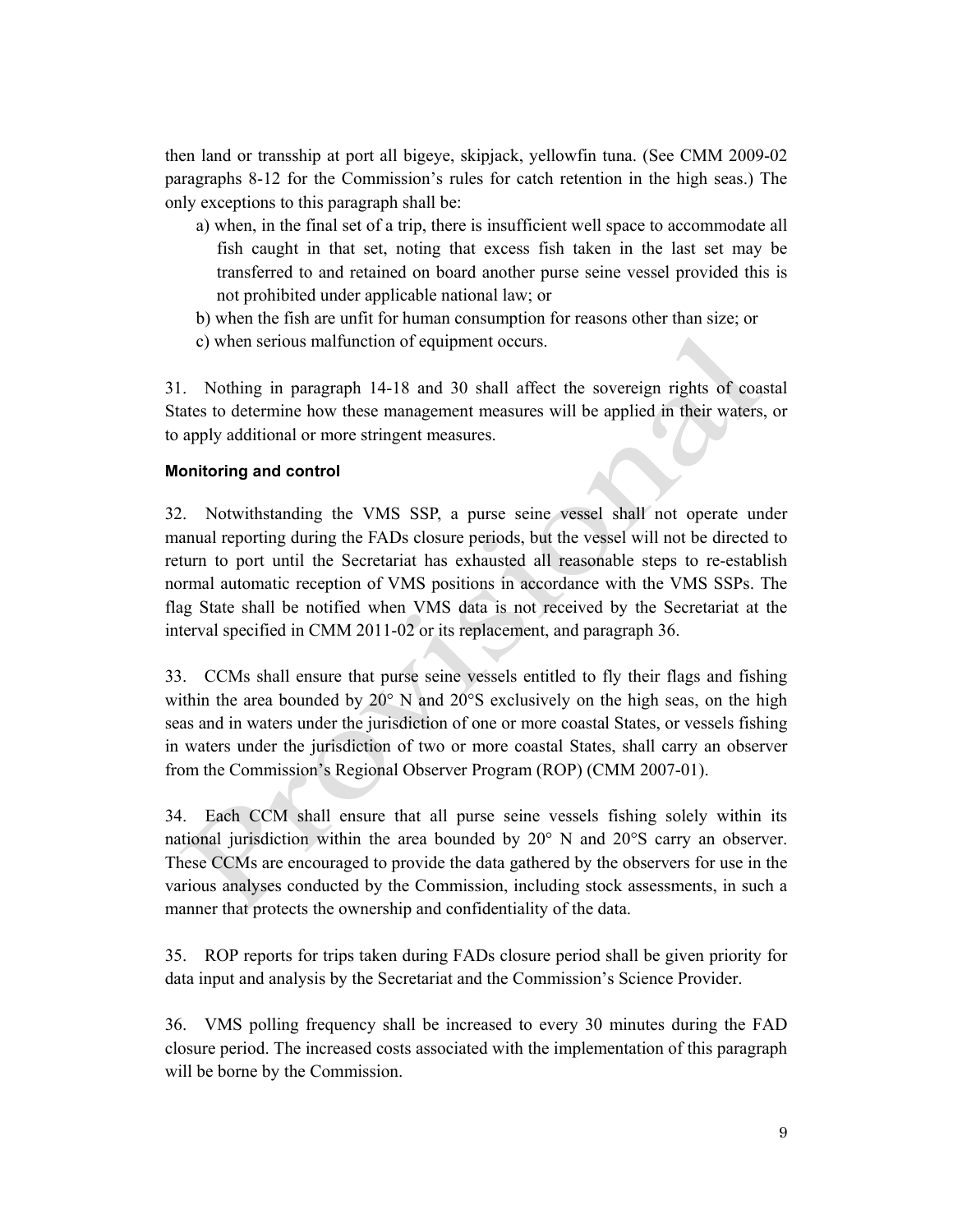#### **FAD Management Plan**

37. By 1 July 2014, CCMs fishing on the high seas shall submit to the Commission Management Plans for the use of FADs by their vessels on the high seas, if they have not done so. These Plans shall include strategies to limit the capture of small bigeye and yellowfin tuna associated with fishing on FADs, including implementation of the FAD closure pursuant to paragraphs 14 – 18*.* The Plans shall at a minimum meet the Suggested Guidelines for Preparation for FAD Management Plans for each CCM (Attachment E).

38. The Commission Secretariat will prepare a report on additional FAD management options for consideration by the Scientific Committee, the Technical & Compliance Committee and the Commission in 2014, including:

a. Marking and identification of FADs;

b. Electronic monitoring of FADs;

c. Registration and reporting of position information from FAD-associated buoys; and

d. Limits to the number of FADs deployed or number of FAD sets made.

## **Juvenile Tuna Catch Mitigation Research**

39. CCMs and the Commission shall promote and encourage research to identify ways for vessels to avoid the capture of juvenile bigeye and yellowfin tuna during FAD sets, including, *inter-alia*, the possibility that the depth of the purse seine net is a factor in the amount of juvenile bigeye and yellowfin tuna taken during such sets. Results shall be presented annually, through the Scientific Committee and the Technical and Compliance Committee, to the Commission.

## **Longline fishery**

## **Bigeye Catch limits**

40. The catch limits in 2014 and thereafter for bigeye tuna shall be as specified in Attachment F. Any overage of the catch limit by a CCM shall be deducted from the catch limit for the following year for that CCM.

41. Paragraph 40 does not apply to members that caught less than 2,000 tonnes in 2004. Each member that caught less than 2,000 tonnes of bigeye in 2004 shall ensure that their catch does not exceed 2,000 tonnes in each of the next 4 years (2014, 2015, 2016 and 2017). Consistent with paragraph 6 opportunities for non-members will be decided by the Commission on a case by case basis.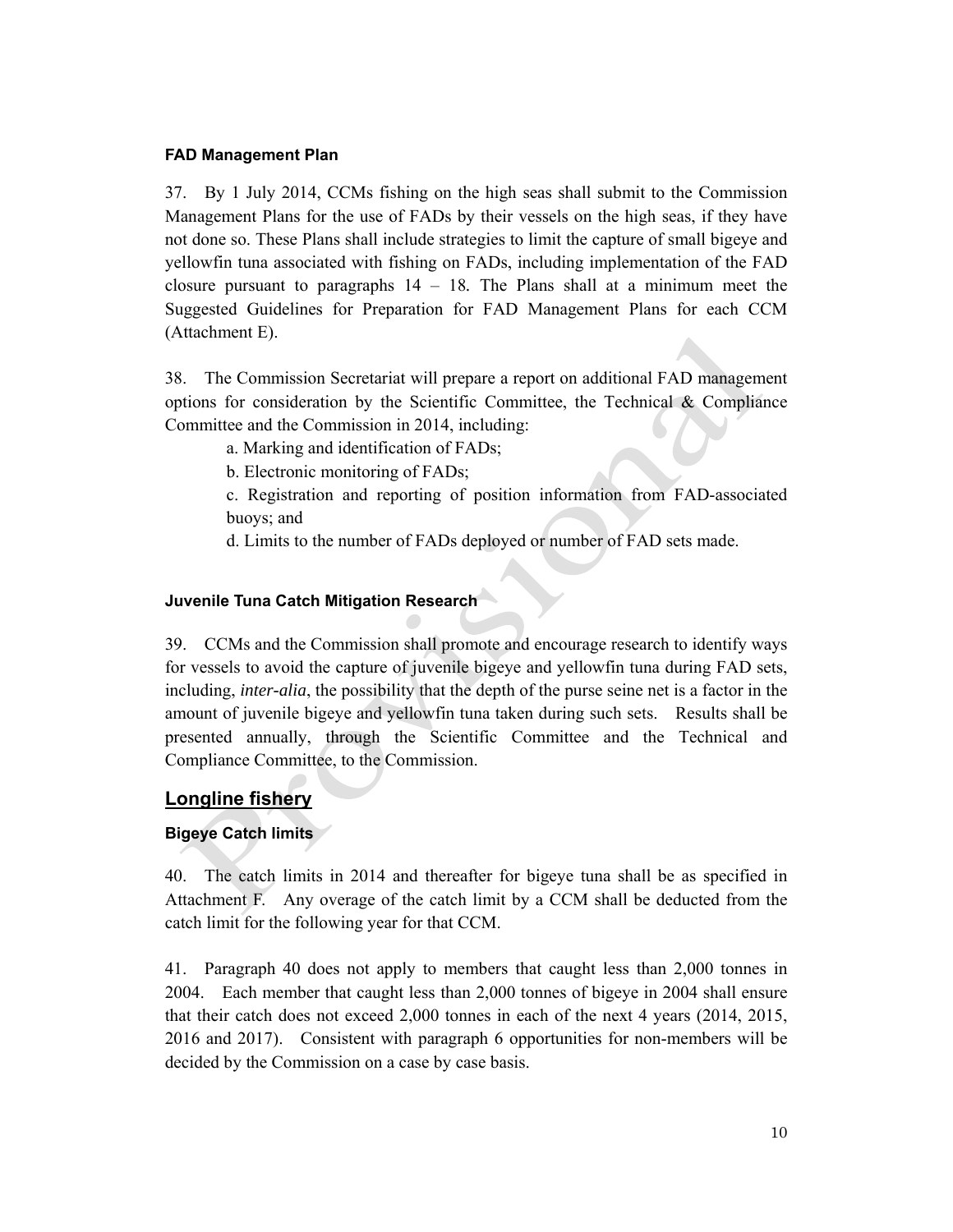42. The limits in paragraphs 40 and 41 do not confer the allocation of rights to any CCM and are without prejudice to future decisions of the Commission.

#### **Yellowfin measures**

43. CCMs agree to take measures not to increase catches by their longline vessels of yellowfin tuna. At its 2016 regular session the Commission will formulate and adopt appropriate limits for CCMs, based on recommendations from the Scientific Committee, and taking into account other measures in this CMM. At its 2016 regular session the Commission will also formulate and adopt any in-season reporting requirements needed to support full implementation of these limits.

#### **Monthly bigeye catch report**

44. CCMs listed in Attachment F shall report monthly the amount of bigeye catch by their flagged vessels to the Secretariat by the end of the following month. When 90% of the catch limit for a CCM is exceeded, the Secretariat shall notify that to all CCMs.

## **Spatial Management**

45. CCMs will explore spatial approaches to managing the tropical tuna stocks, particularly bigeye tuna, including zone-based longline management measures and FAD set limits in the purse seine fishery.

## **Other Commercial fisheries**

46. To assist the Commission in the further development of provisions to manage the catch of bigeye, yellowfin, and skipjack tunas the Scientific and Technical and Compliance Committees during their meetings in 2014 will provide advice to the Commission on which fisheries should be included in this effort and what information is needed to develop appropriate management measures for those fisheries.

47. CCMs shall take necessary measures to ensure that the total effort and capacity of their respective other commercial tuna fisheries for bigeye, yellowfin and skipjack tuna but excluding those fisheries taking less than 2,000 tonnes of bigeye, yellowfin, and skipjack, shall not exceed the average level for the period 2001-2004 or 2004.

48. CCMs shall provide the Commission with estimates of fishing effort for these other fisheries or proposals for the provision of effort data for these fisheries for 2013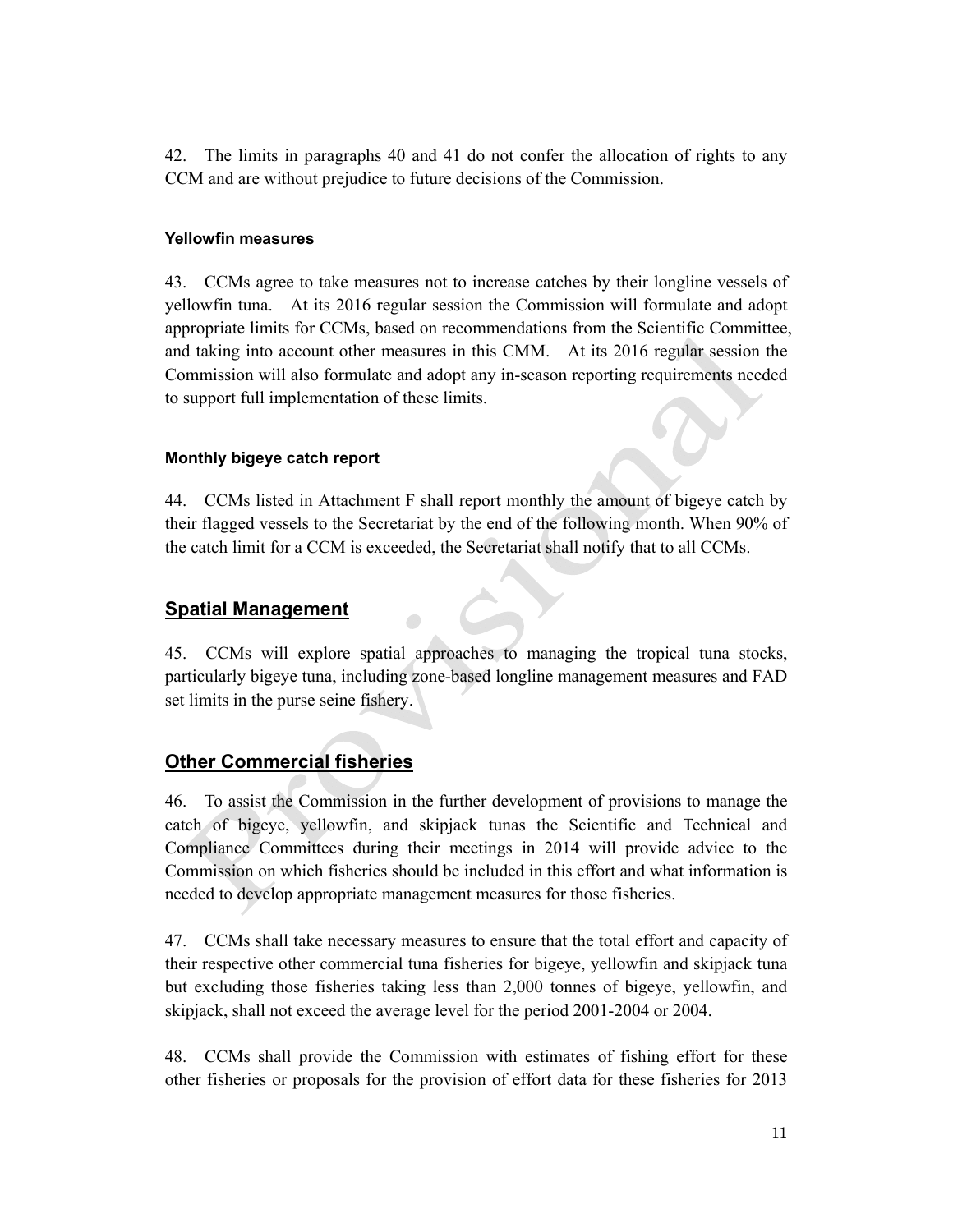and future years.

## **Capacity Management**

#### **Purse Seine vessels**

49. Other than SIDS and Indonesia, CCMs shall not increase the number of purse seine vessels flying their flag larger than 24m with freezing capacity between 20N and 20S (hereinafter "LSPSVs") above the current level.<sup>9</sup>

50. The concerned CCMs shall ensure that any new LSPSV constructed or purchased to replace a previous vessel or vessels, shall have a carrying capacity or well volume no larger than the vessel(s) being replaced, or shall not increase the catch or effort in the Convention Area from the level of the vessels being replaced. In such case, the authorization of the replaced vessel shall be immediately revoked. Notwithstanding the first sentence in this paragraph, for those vessels for which building approval has already been granted and notified to the Commission before 1 March 2014, the construction of those vessels will be in accordance with existing regulations of the concerned CCMs.

#### **Longline vessels**

 $\overline{a}$ 

51. Other than SIDS and Indonesia<sup>10</sup>, CCMs shall not increase the number of their longline vessels with freezing capacity targeting bigeye tuna above the current level.

 $\bullet$ 

52. Other than SIDS and Indonesia, CCMs shall not increase the number of their ice-chilled longline vessels targeting bigeye tuna and landing exclusively fresh fish, above the current level or above the current number of licenses under established limited entry programmes.<sup>11</sup>

#### **Capacity management work plan**

- 53*.* The Commission shall develop a scheme for:
	- a. Reduction of overcapacity in a way that does not constrain the access to, development of, and benefit from sustainable tuna fisheries, including on the

<sup>9</sup> China shall limit its number of flagged purse seine vessels to 20 vessels to accommodate vessels

<sup>&</sup>lt;sup>10</sup> This paragraph shall not create a precedent to respect to application of exemptions non-SIDS CCMs.

<sup>11</sup> The provisions of this paragraph do not apply to those CCMs who apply domestic individual transferable quotas within a legislated/regulated management framework.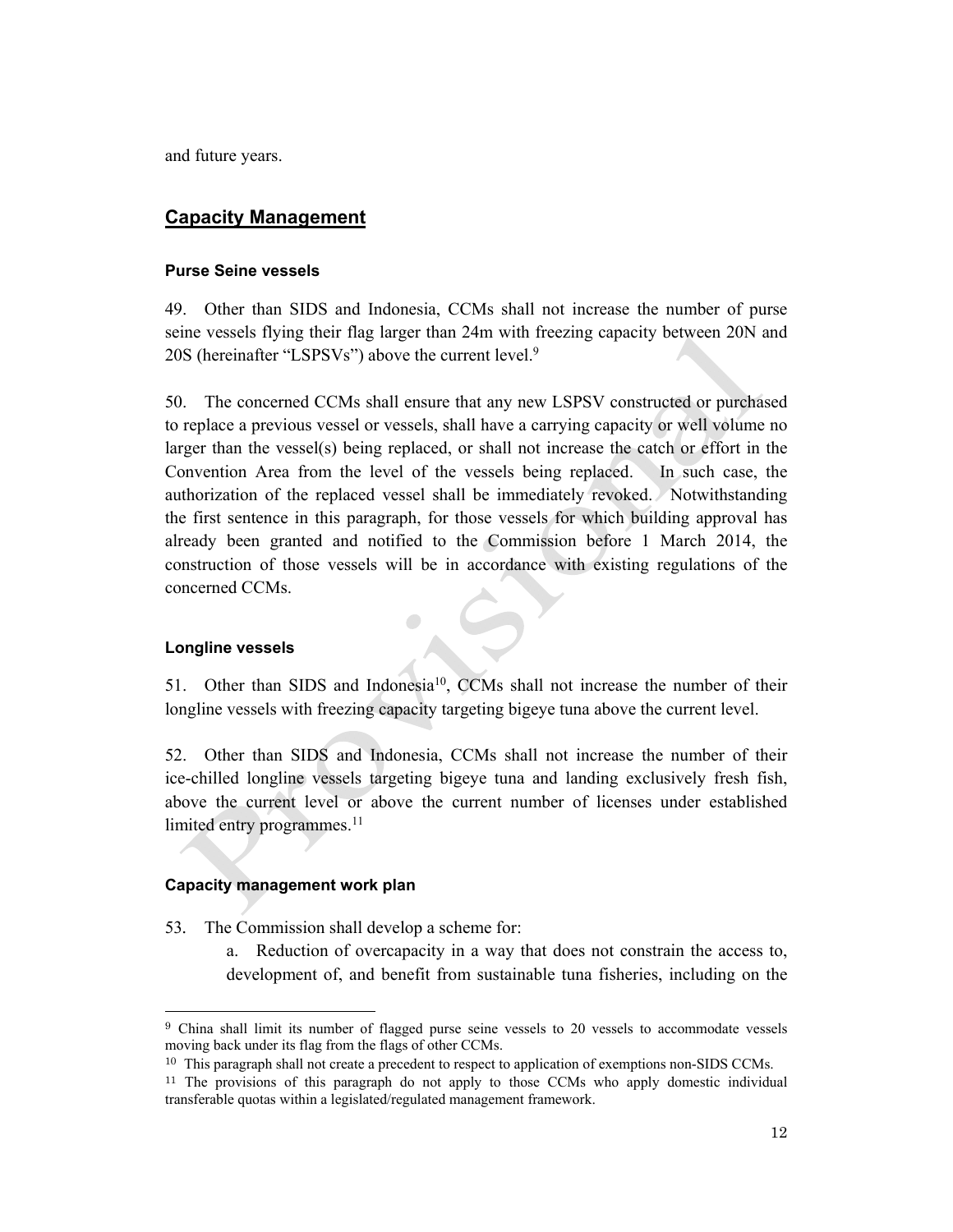high seas, by developing coastal states, in particular small island developing States, territories, and States with small and vulnerable economies; and

b. Transfer of capacity from developed fishing members to developing coastal fishing members within its area of competence where appropriate, including market-based mechanisms for the voluntary transfer.

54. CCMs, other than SIDS, shall jointly develop a scheme to jointly reduce the capacity of LSPSVs to the level of 31 December 2012 and submit it to WCPFC11.

55. Nothing in this measure shall restrict the ability of SIDS to construct or purchase vessels from other CCMs for their domestic fleets.

## **III. Data provision requirements**

l

56. Paragraphs 56 - 60 apply to China, Indonesia, Japan, Korea, Philippines and Chinese Taipei.

57. Operational level catch and effort data in accordance with the *Standards for the Provision of Operational Level Catch and Effort Data* attached to the *Rules for Scientific Data to be Provided to the Commission* relating to all fishing in EEZs and high seas south of 20N subject to this CMM except for artisanal small-scale vessels shall be provided to the Commission<sup>12</sup> not only for the purpose of stocks management but also for the purpose of cooperation to SIDS under Article 30 of the Convention.<sup>13</sup>

58. The Commission shall ensure the confidentiality of those data provided as non-public domain data.

59. CCMs whose vessel fish in EEZs and high seas north of 20N subject to this CMM shall ensure that aggregated data by  $1 \times 1$  in that area be provided to the Commission, and shall also, upon request, cooperate in providing operational level data in case of Commission's stock assessment of tropical tuna stocks under a data handling agreement to be separately made between each CCM and the Scientific Provider.

<sup>&</sup>lt;sup>12</sup> CCMs which have a practical difficulty in providing operational data from 2015 may take a grace period of three (3) years under their national plan. This plan shall be provided to the Commission. Such CCM shall provide operational level data which are collected after the date of lifting domestic constraint.

<sup>13</sup> This paragraph shall not apply to Indonesia, until it changes its national laws so that it can provide such data. This exception shall expire when such changes take effects, but in any event no later than 31 December 2025. Indonesia will, upon request, make best effort to cooperate in providing operational level data in case of Commission's stock assessment of those stocks under a data handling agreement to be separately made with the Scientific Provider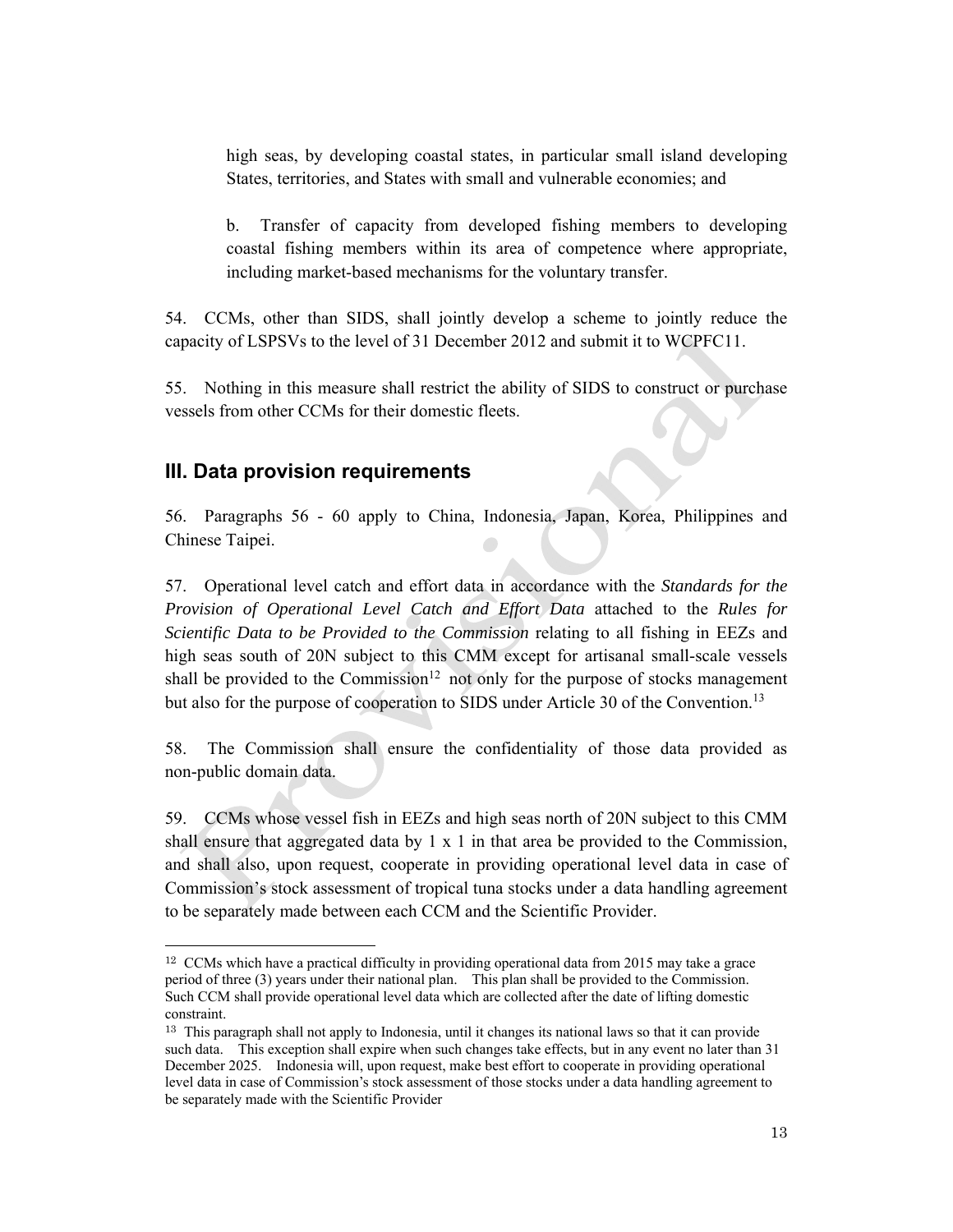60. Those CCMs shall report such agreement to the Commission.

### **IV. Review of measures**

61*.* The Commission shall review this CMM annually to ensure that the various provisions are having the intended effect(s). It is anticipated that significant new information will enable a further review in 2014.

## **V. Final Clause**

62. This measure replaces CMM 2012-01, CMM 2013-01,CMM 2014-01 and CMM 2015-01 and shall remain in effect until 31 December 2017.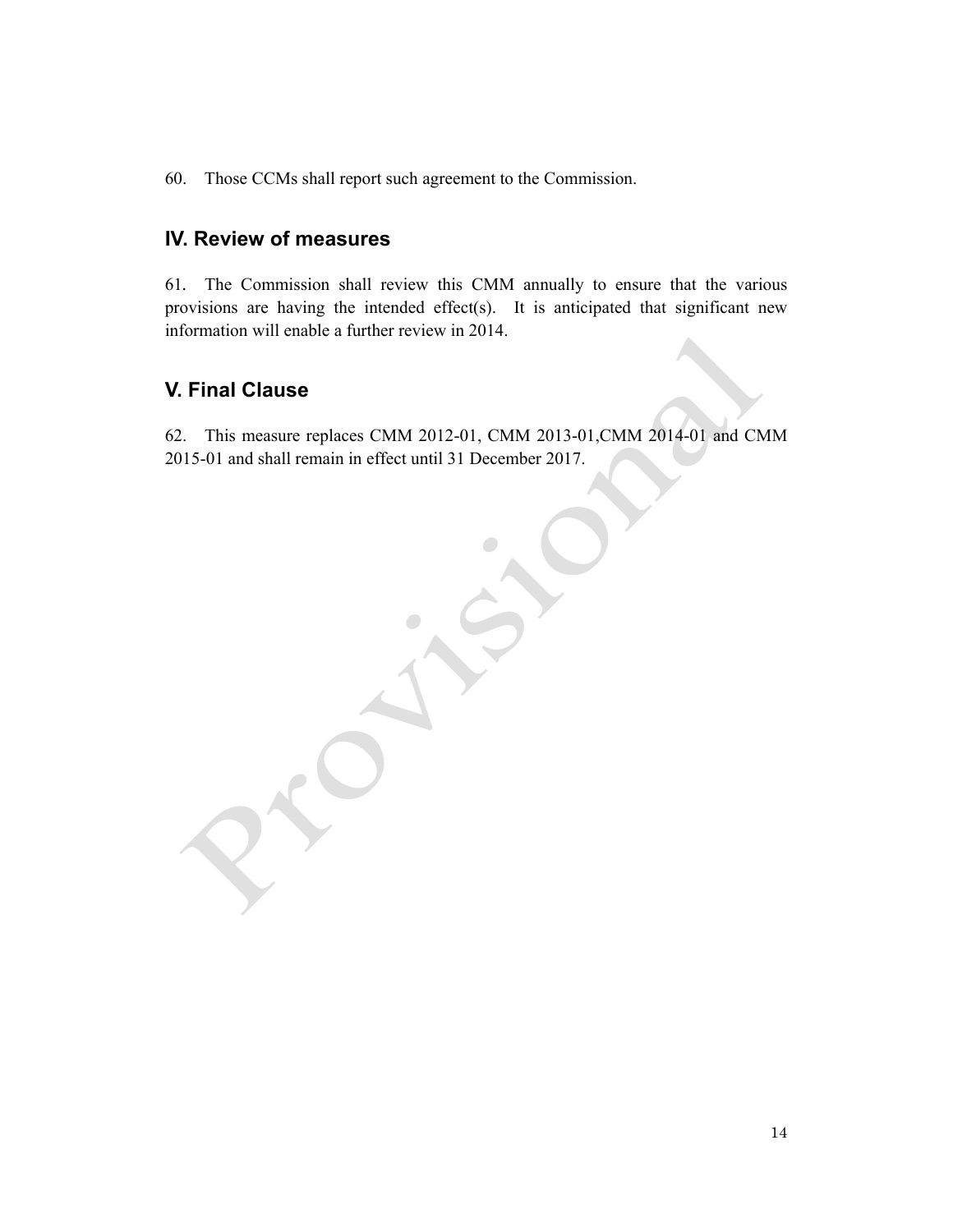|                             | Column A     |                                               | Column B             |                                                             | Column D                           |
|-----------------------------|--------------|-----------------------------------------------|----------------------|-------------------------------------------------------------|------------------------------------|
|                             | 2014 FAD set | 2014 Rule (baseline period is 2010 - 2012)    |                      | 2015 and 2016 2015 and 2016 Rule (baseline period is 2010 - | <b>Baseline for FAD set limits</b> |
|                             | limit        |                                               | <b>FAD</b> set limit | $ 2012\rangle$                                              | (2010-12 average except            |
|                             |              |                                               |                      |                                                             | for fleets of five or fewer        |
|                             |              |                                               |                      |                                                             | vessel who have the                |
|                             |              |                                               |                      |                                                             | maximum for 2010-12)               |
| CHINA                       |              | 845 31.5% of average total sets               |                      | 738 27.5% of average total sets                             | 1,272                              |
| <b>ECUADOR</b>              |              | 119 31.5% of average total sets               |                      | 104 27.5% of average total sets                             | 349                                |
| <b>EL SALVADOR</b>          |              | 59 31.5% of maximum total sets (small fleet)  |                      | 52 27.5% of maximum total sets (small fleet)                | 185                                |
| <b>FSM</b>                  |              | 604 8/9 average FAD sets                      |                      | 528 7/9 average FAD sets                                    | 679                                |
| <b>JAPAN</b>                |              | 2,139 31.5% of average total sets             |                      | 1,867 27.5% of average total sets                           | 1,256                              |
| KIRIBATI                    |              | 493 36.5% of average total sets               |                      | 439 32.5% of average total sets                             | 421                                |
| MARSHALL ISLANDS            |              | 1,028 8/9 average FAD sets                    |                      | 900 7/9 average FAD sets                                    | 1,157                              |
| <b>NEW ZEALAND</b>          |              | 183 31.5% of maximum total sets (small fleet) |                      | 160 27.5% of maximum total sets (small fleet)               | 190                                |
| PAPUA NEW GUINEA            |              | 2,215 36.5% of average total sets             |                      | 1,972 32.5% of average total sets                           | 1,723                              |
| PHILIPPINES (distant-water) |              | 462 31.5% of average total sets               |                      | 403 27.5% of average total sets                             | 322                                |
| <b>REPUBLIC OF KOREA</b>    |              | 2,286 31.5% of average total sets             |                      | 1,996 27.5% of average total sets                           | 1,479                              |
| SOLOMON ISLANDS             |              | 165 8/9 maximum FAD sets (small fleet)        |                      | 145 7/9 maximum FAD sets (small fleet)                      | 186                                |
| EUROPEAN UNION              |              | 170 31.5% of maximum total sets (small fleet) |                      | 149 27.5% of maximum total sets (small fleet)               | 506                                |
| <b>CHINESE TAIPEI</b>       |              | 2,416 31.5% of average total sets             |                      | 2,109 27.5% of average total sets                           | 2,612                              |
| TUVALU                      |              | 127 36.5% of maximum total sets (small fleet) |                      | 113 32.5% of maximum total sets (small fleet)               | 73                                 |
| <b>USA</b>                  |              | 2,522 31.5% of average total sets             |                      | 2,202 27.5% of average total sets                           | 3,061                              |
| VANUATU                     |              | 349 8/9 maximum FAD sets (small fleet)        |                      | 306 7/9 maximum FAD sets (small fleet)                      | 393                                |
| <b>TOTAL</b>                | 16,183       |                                               | 14,181               |                                                             | 15,864                             |
|                             |              |                                               |                      |                                                             |                                    |

# **Attachment A: FAD set limits tables (2014 – 2017)**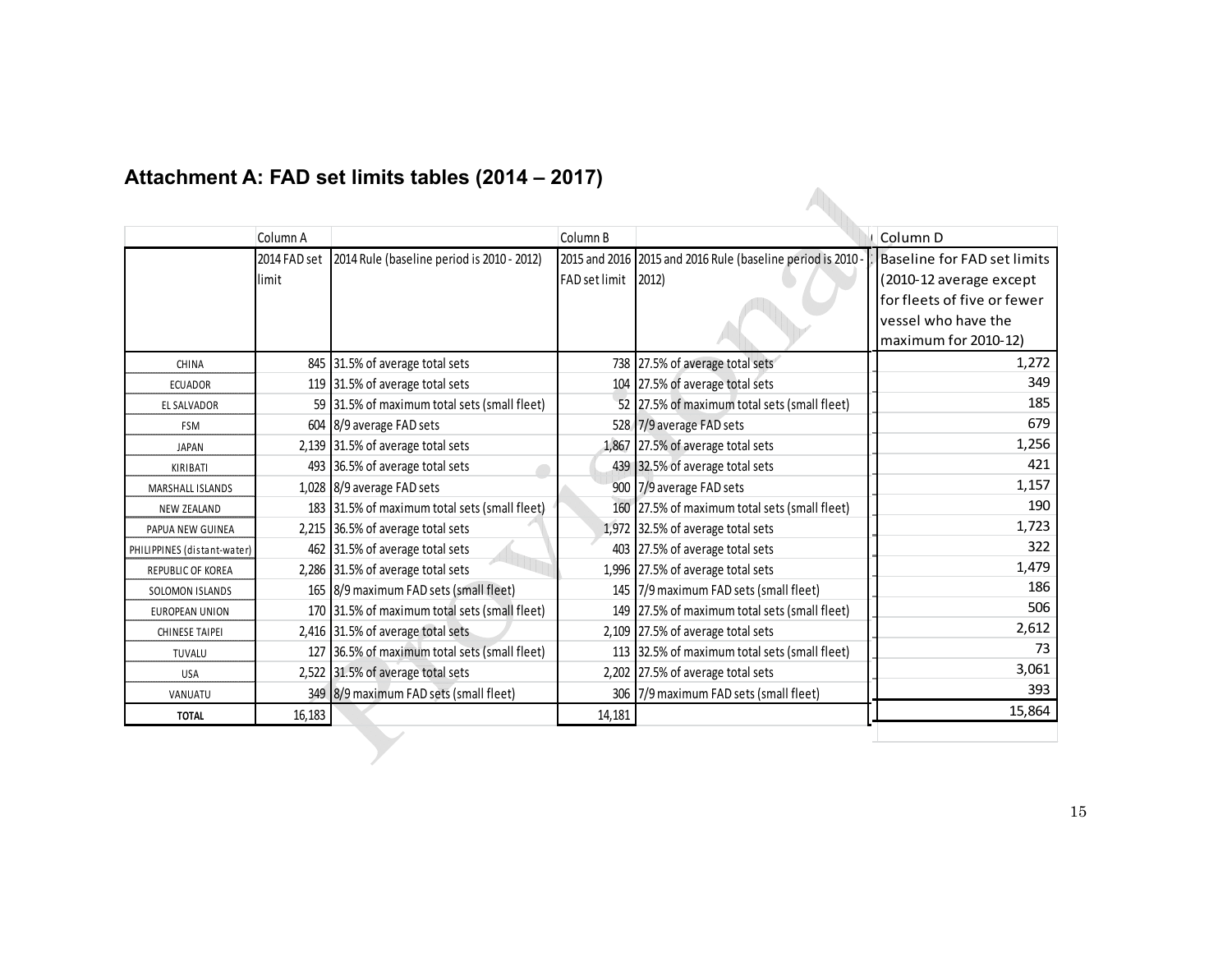## **Attachment B: WCPFC Convention Area** Related to Attachment C



- showing HSP-1 SMA where the arrangements in Attachment C apply

This map displays indicative maritime boundaries only. It is presented without prejudice to any past, current or future claims by any State. It is not intended for use to support any past, current or future claims by any State or territory in the western and central Pacific or east Asian region. Individual States are responsible for maintaining the coordinates for their maritime claims. It is the responsibility of flag States to ensure their vessels are informed of the coordinates of maritime limits within the Convention Area. Coastal States are invited to register the coordinates for their negotiated and agreed maritime areas with the Commission Secretariat.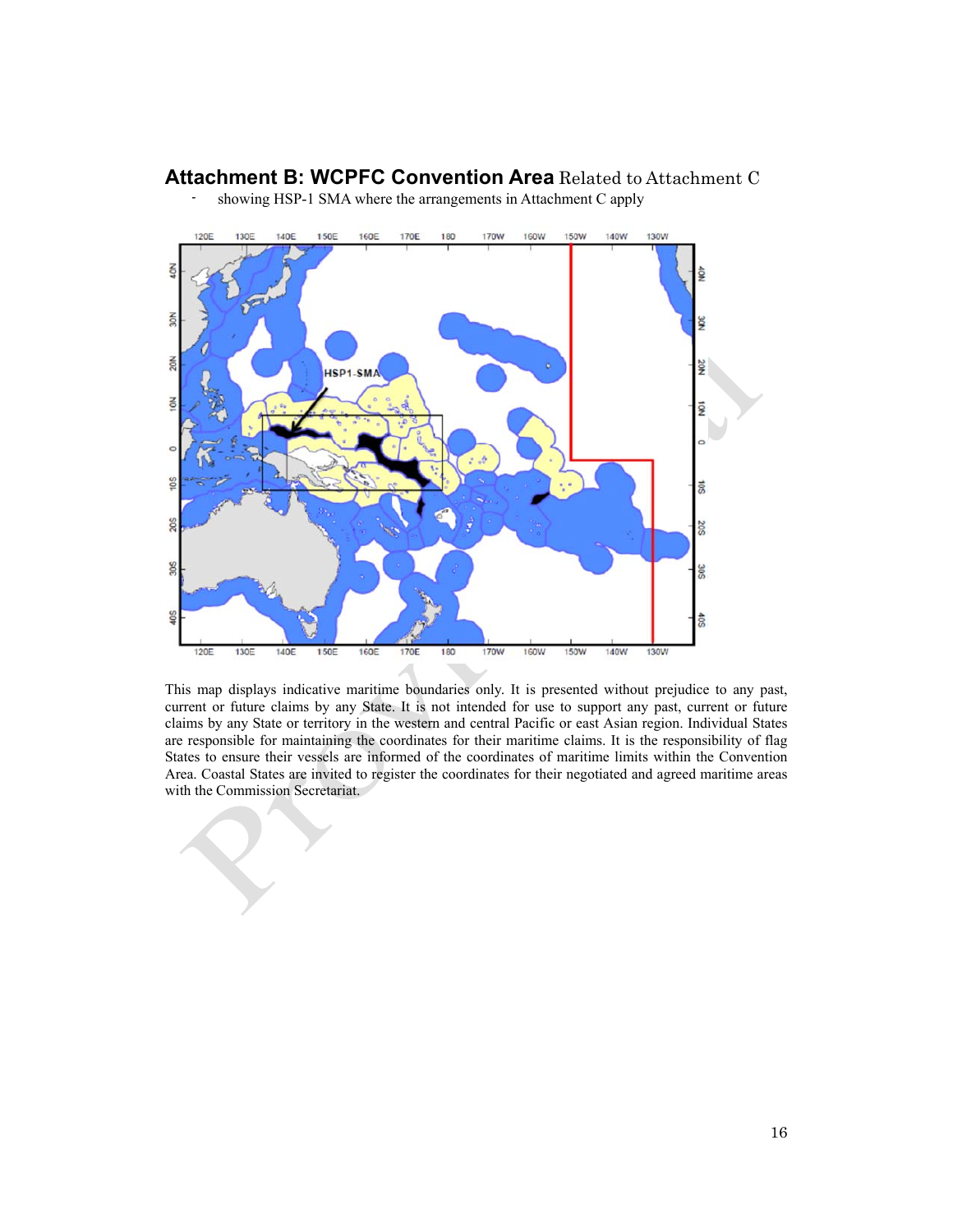## **Attachment C: Measure for Philippines**

1. This Attachment of CMM 2016-01 shall apply to Philippine traditional fresh/ice chilled fishing vessels operating as a group.

#### AREA OF APPLICATION

2. This measure shall apply only to High Seas Pocket no. 1 (HSP-1), which is the area of high seas bounded by the Exclusive Economic Zones (EEZs) of the Federated States of Micronesia to the north and east, Republic of Palau to the west, Indonesia and Papua New Guinea to the south. For the purposes of this measure, the exact coordinates for the area shall be those used by the WCPFC vessel monitoring system (VMS). A map showing the HSP-1 Special Management Area (in Attachment B).

#### REPORTING

3. Philippines shall require its concerned vessels to submit reports to the Commission at least 24 hours prior to entry and no more than 6 hours prior to exiting the HSP-1 SMA. This information may, in turn, be transmitted to the adjacent coastal States/Territories.

The report shall be in the following format:

VID/Entry or Exit: Date/Time; Lat/Long

4. Philippines shall ensure that its flagged vessels operating in the HSP-1 SMA report sightings of any fishing vessel to the Commission Secretariat. Such information shall include: vessel type, date, time, position, markings, heading and speed.

#### **OBSERVER**

5. The fishing vessels covered by this measure shall employ a WCPFC Regional Observer on board during the whole duration while they operate in HSP-1 SMA in accordance with the provisions of CMM 2007-01.

6. Regional Observers from other CCMs shall be given preference/priority. For this purpose, the Philippines and the Commission Secretariat shall inform the CCMs and the Adjacent Coastal State of the deployment needs and requirements at 60 days prior expected departure. The Secretariat and the CCM that has available qualified regional observer shall inform the Philippines of the readiness and availability of the Regional Observer at least 30 days prior to the deployment date. If none is available, the Philippines is authorized to deploy regional observers from the Philippines.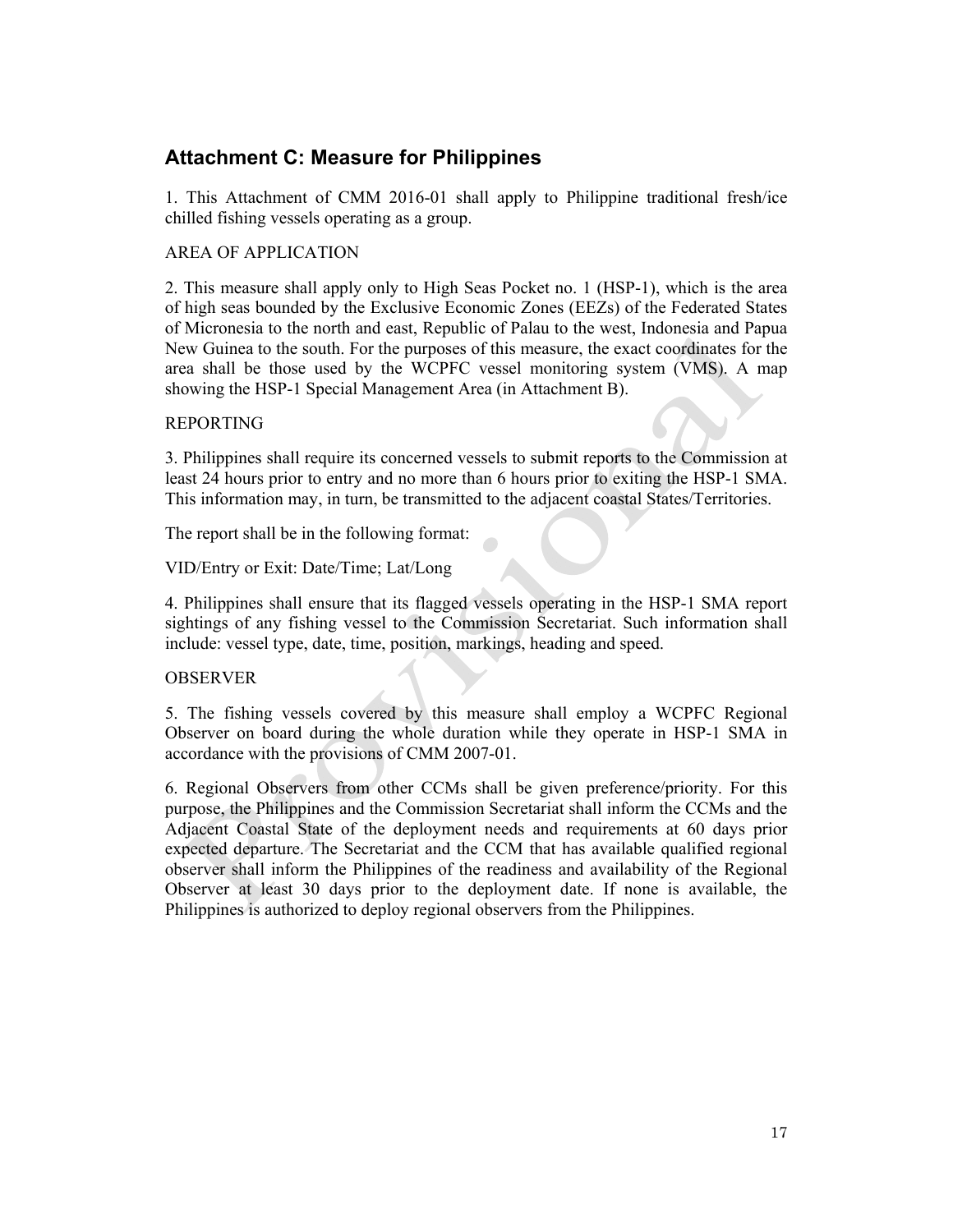#### VESSEL LIST

7. The Commission shall maintain an updated list of all fishing vessels operating in HSP1 SMA based on the foregoing vessel's entry and exit reports submitted to the Commission. The list will be made available to Commission Members through the WCPFC website.

#### MONITORING OF PORT LANDINGS

8. The Philippines shall ensure that all port landings of its vessels covered by this decision are monitored and accounted for to make certain that reliable catch data by species are collected for processing and analysis.

#### **COMPLIANCE**

9. All vessels conducting their fishing activities pursuant to this Attachment to CMM 2016-01 shall comply with all other relevant CMMs. Vessels found to be non-complaint with this decision shall be dealt with in accordance with CMM 2010-06, and any other applicable measure adopted by the Commission.

#### EFFORT LIMIT

10. The total effort of these vessels shall not exceed 4,65914 days. The Philippines shall limit its fleet to 36 fishing vessels (described by the Philippines as catcher fishing vessels) in the HSP-1 SMA.

 $\overline{a}$ 

<sup>14</sup> Reference Table 2(b), WCPFC9-2012-IP09\_rev3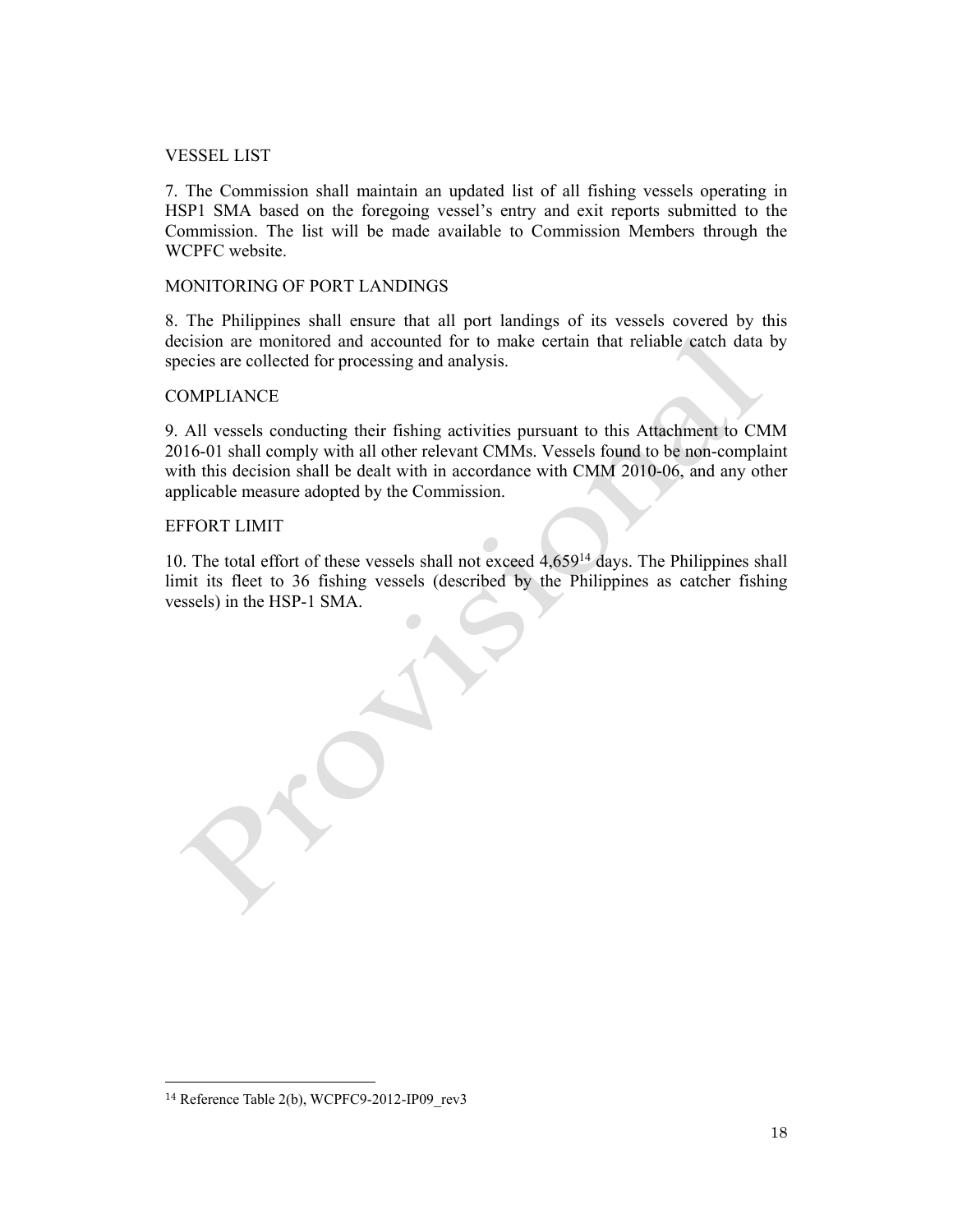| CCM                   | <b>EFFORT LIMIT</b><br>(DAYS) |  |
|-----------------------|-------------------------------|--|
| <b>CHINA</b>          |                               |  |
|                       | 26                            |  |
| <b>ECUADOR</b>        |                               |  |
|                       | $***$                         |  |
| <b>EL SALVADOR</b>    |                               |  |
|                       | $***$                         |  |
| <b>EUROPEAN UNION</b> |                               |  |
|                       | 403                           |  |
| <b>INDONESIA</b>      |                               |  |
|                       | (0)                           |  |
| <b>JAPAN</b>          |                               |  |
|                       | 121                           |  |
| <b>NEW ZEALAND</b>    |                               |  |
|                       | 160                           |  |
| <b>PHILIPPINES</b>    |                               |  |
|                       | #                             |  |
| REPUBLIC OF KOREA     |                               |  |
|                       | 207                           |  |
| <b>CHINESE TAIPEI</b> |                               |  |
|                       | 95                            |  |
| <b>USA</b>            |                               |  |
|                       | 1270                          |  |
|                       |                               |  |
|                       |                               |  |

# **Attachment D. High Seas Purse Seine Effort Limits (days)**

\*\* subject to CNM on participatory rights, in accordance with paragraph 6 of this CMM # The measures that the Philippines will take are in Attachment C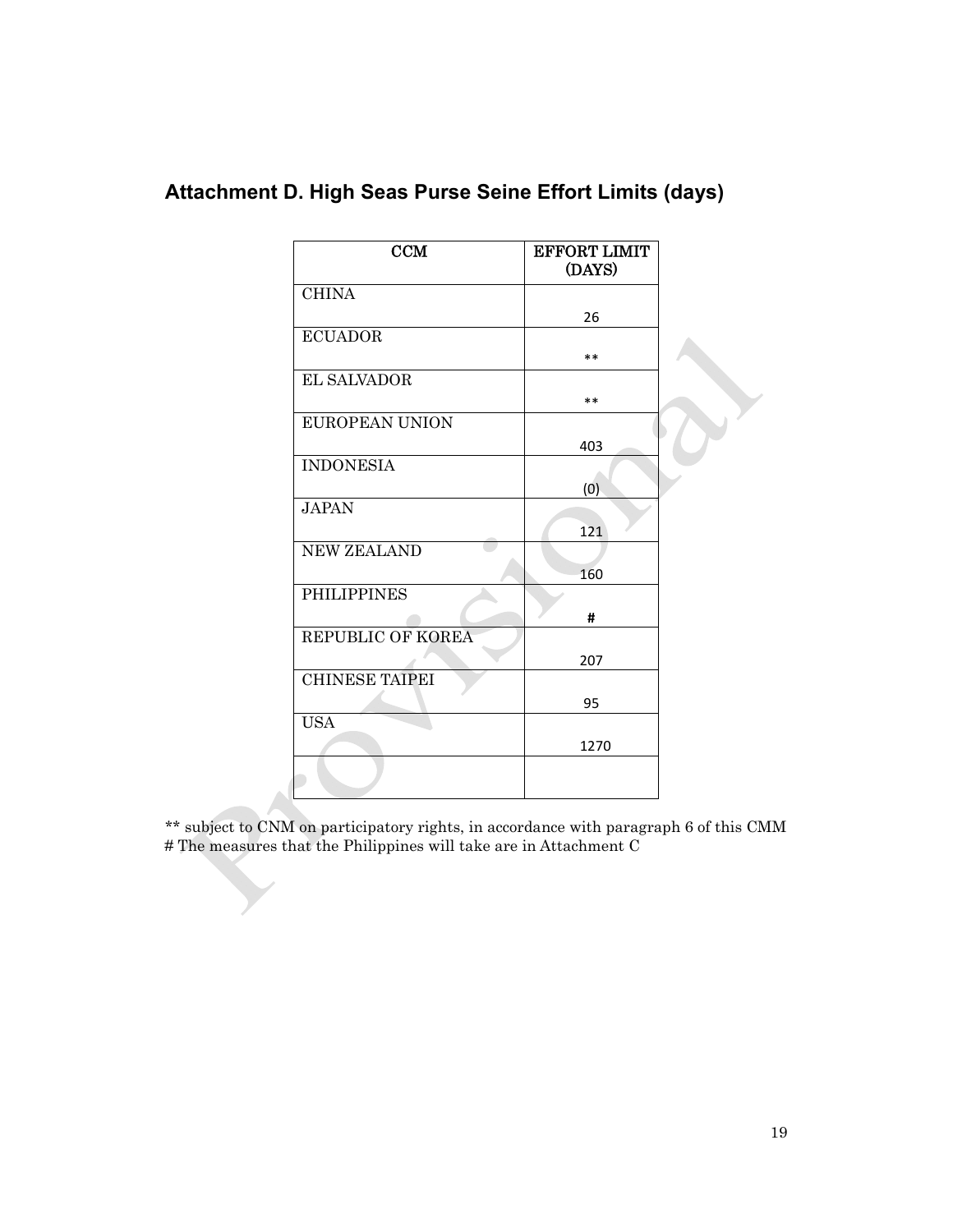## **Attachment E: Preparation of FAD Management Plans**

To support obligations in respect of FADs**<sup>15</sup>** in CMM-2013-01, CMM 2014-01, CMM 2015-01 and CMM 2016-01, the FAD Management Plan (FADMP) for a CCM purse seine fleet to be submitted to the Commission shall include:

- An objective
- Scope:
- Description of its application with respect to:
	- o Vessel-types and support and tender vessels,
	- o FAD types [anchored (AFAD) AND drifting (DFAD)],
	- o maximum FAD numbers permitted to be deployed [per purse seine or ring net vessel per FAD type],
	- o reporting procedures for AFAD and DFAD deployment,
	- o catch reporting from FAD sets (consistent with the Commission's Standards for the Provision of Operational Catch and Effort Data),
	- o minimum distance between AFADs,
	- o incidental by-catch reduction and utilization policy,
	- o consideration of interaction with other gear types,
	- o statement or policy on "FAD ownership".
- Institutional arrangements for management of the FAD Management Plans
	- Institutional responsibilities,
	- Application processes for FAD deployment approval,
	- Obligations of vessel owners and masters in respect of FAD deployment and use,
	- FAD replacement policy,
	- Reporting obligations,
	- Observer acceptance obligations,
	- Relationship to Catch Retention Plans,
	- Conflict resolution policy in respect of FADs.
- FAD construction specifications and requirements
	- FAD design characteristics (a description),
	- FAD markings and identifiers,
	- Lighting requirements,
	- radar reflectors,
	- visible distance,
	- radio buoys [requirement for serial numbers],
	- satellite transceivers [requirement for serial numbers].
- Applicable areas

 $\overline{a}$ 

• Details of any closed areas or periods e.g. territorial waters, shipping lanes, proximity to artisanal fisheries, etc.

<sup>&</sup>lt;sup>15</sup> Fish aggregating devices (FAD) are drifting or anchored floating or submerged objects deployed by vessels for the purpose of aggregating target tuna species for purse seine or ring-net fishing operations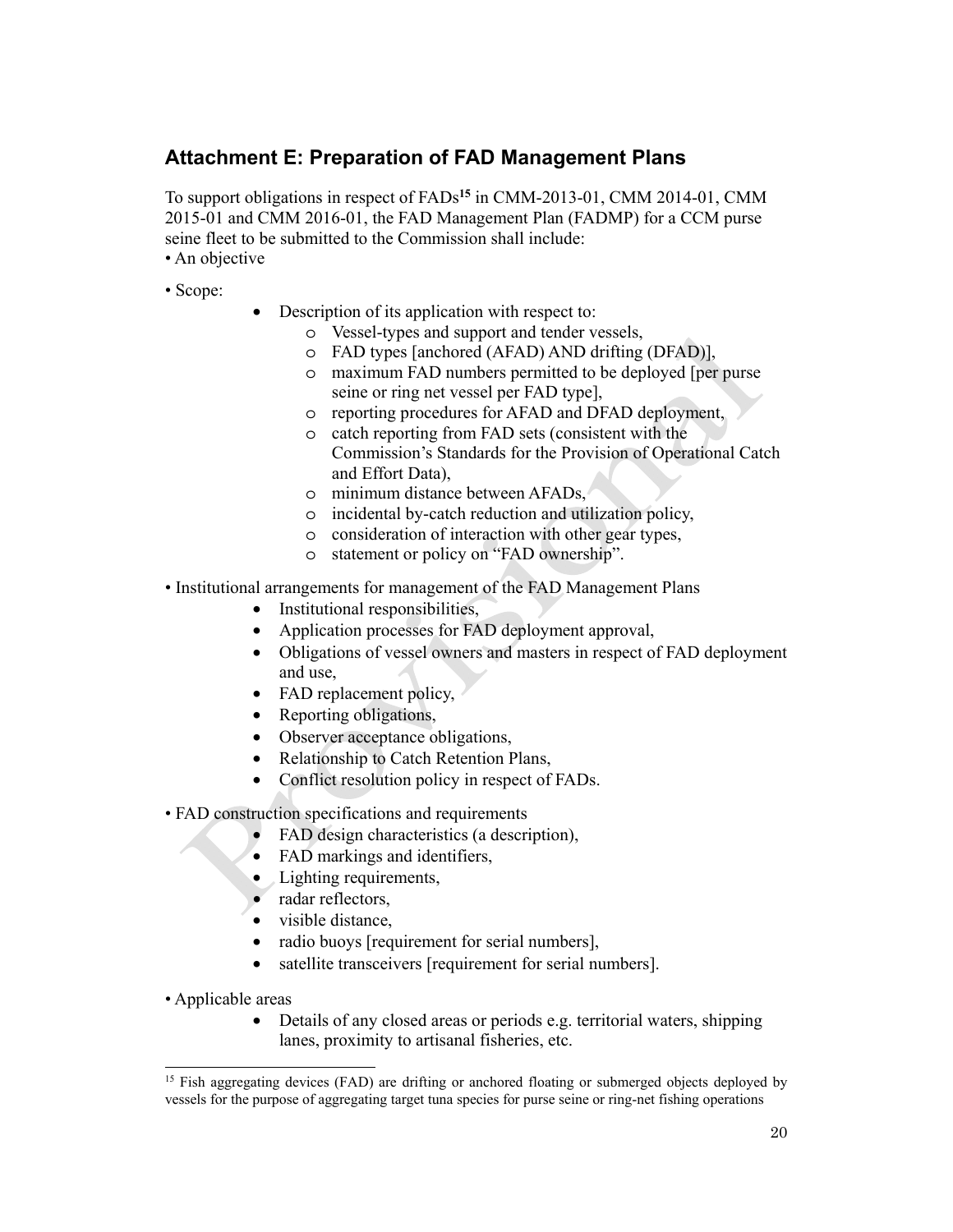- Applicable period for the FAD-MP
- Means for monitoring and reviewing implementation of the FAD-MP.
- Means for reporting to the Commission

 $\bullet$